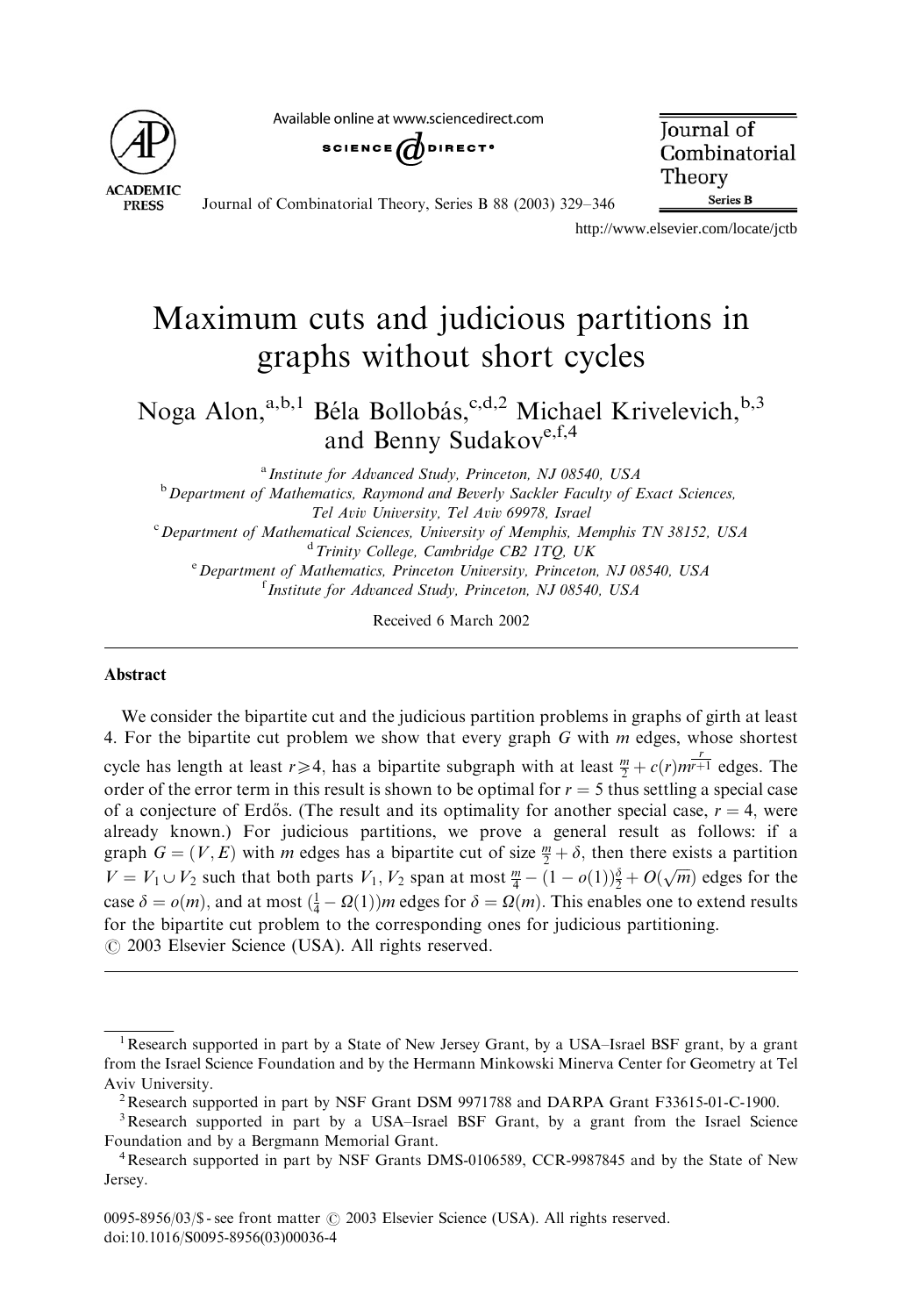# 1. Introduction

Many problems in Extremal Graph Theory are instances of the following general setting: given a fixed graph H or a family of fixed graphs  $\mathcal{H} = \{H_1, ..., H_k\}$  and a large graph  $G = (V, E)$  on  $|V| = n$  vertices, estimate the extremal values of various graph theoretic parameters of G as functions of  $n$ , assuming G is  $H$ -free or more generally  $(H_1, ..., H_k)$ -free. Central questions such as those of studying the Turán number  $ex(n, H)$  or the Ramsey number  $R(H, K^n)$  fall into this category.

In some extremal problems, the size of the large graph  $G = (V, E)$  is naturally measured by its number of edges  $m = |E|$  rather than by its number of vertices  $n = |V|$ . Two such problems are the maximal bipartite cut (or Max-Cut) problem, where one seeks to partition the vertex set V into two disjoint parts  $V_1$  and  $V_2$  so that the number of edges of G crossing between  $V_1$  and  $V_2$  is maximal, and the so-called judicious partition problem, where the task is to find a partition  $V = V_1 \cup V_2$  such that both parts  $V_1$  and  $V_2$  span the smallest possible number of edges. Formally, for a graph  $G = (V, E)$  we define

$$
f(G) = \max\{e(V_1, V_2): V = V_1 \cup V_2, V_1 \cap V_2 = \emptyset\},\
$$
  

$$
g(G) = \min_{V = V_1 \cup V_2} \max\{e(V_1), e(V_2)\},\
$$

where, as usual,  $e(U, W)$  is the number of edges of G between the (disjoint) subsets  $U, W \subset V$ , and  $e(U)$  is the number of edges of G spanned by U. Thus, the bipartite cut problem is that of computing the value of  $f(G)$ , and the judicious partition problem asks to compute  $g(G)$ . The above two functions are closely connected; moreover, bounding  $g(G)$  from above supplies immediately a lower bound for  $f(G)$ :  $f(G) \geq m - 2g(G)$ . We provide more extensive background information about both these problems later in the paper.

Consider a random partition  $V = V_1 \cup V_2$ , obtained by assigning each vertex  $v \in V$ to  $V_1$  or to  $V_2$  with probability  $\frac{1}{2}$  independently. It is easy to see that each edge of G has probability  $\frac{1}{2}$  to cross between  $V_1$  and  $V_2$ , probability  $\frac{1}{4}$  to fall inside  $V_1$ , and the same probability  $\frac{1}{4}$  to fall inside  $V_2$ . It follows that the expected number of edges in the cut  $(V_1, V_2)$  is  $m/2$ , and the expected number of edges in each part  $V_i$  is  $m/4$ . While for the bipartite cut problem the above simple argument shows that every graph G with m edges has a cut of size at least  $m/2$ , implying  $f(G) \ge m/2$ , for the judicious partitioning it is insufficient to derive  $q(G) \leq m/4$ . Still, it indicates that the right answer should be about  $m/2$  for the bipartite cut problem, and about  $m/4$  for the judicious partition problem. Therefore, in many cases it is the error term after  $m/2$  or  $m/4$ , respectively, we will be interested in.

In this paper we consider the above two extremal problems when the forbidden graphs  $H_i$  are short cycles, or in other words, the graph G is assumed to have girth bounded from below by a parameter r. (Given a graph  $G$ , the *girth* of  $G$  is the length of the shortest cycle in G; in case G is a forest we set  $girth(G) = \infty$ ). We prove the following results about the bipartite cut problem.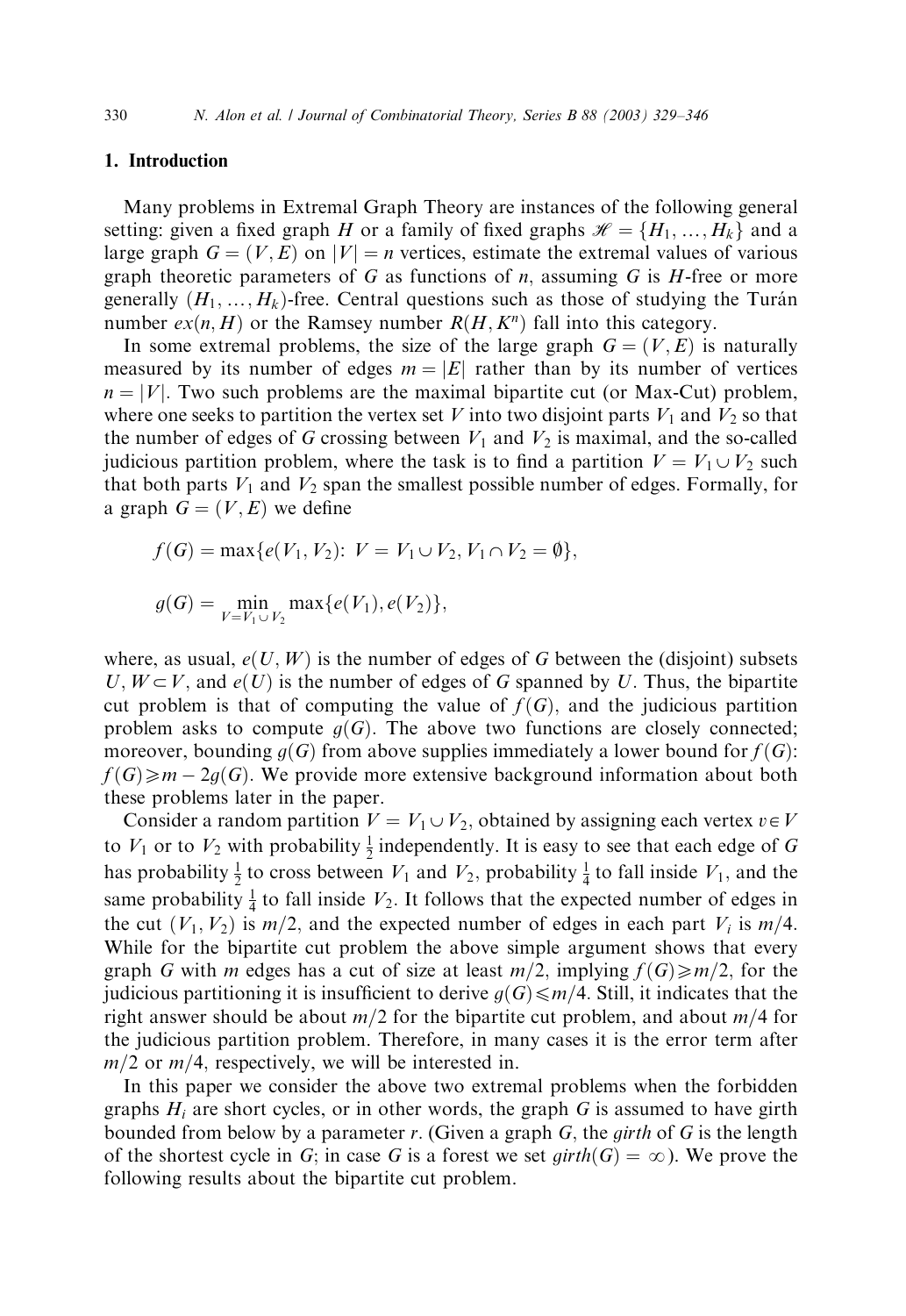**Theorem 1.1.** Let  $r \geq 4$  be a fixed integer. Then there exists a constant  $c > 0$  such that every graph G with m edges and girth at least r satisfies

$$
f(G) \geq \frac{m}{2} + cm^{\frac{r}{r+1}}.
$$

**Theorem 1.2.** There exists an absolute constant  $c' > 0$  such that for infinitely many m there exists a graph G with m edges and girth at least 5 for which

$$
f(G) \leq \frac{m}{2} + c'm^{\frac{5}{6}}.
$$

Thus, the estimate on the error term of Theorem 1.1 is tight up to a constant factor for the case  $r = 5$ . This settles (in a strong form) a special case of a conjecture of Erdős discussed in more detail in the next section. The assertion of Theorem 1.1 for  $r = 4$  and its tightness in this case have been established by the first author in [\[2\].](#page-17-0)

As for judicious partitions, we prove a very general result, connecting the size of an optimal bipartite cut with the best value of a judicious partition.

**Theorem 1.3.** Let  $G = (V, E)$  be a graph with m edges whose maximal bipartite cut has cardinality  $f(G) = \frac{m}{2} + \delta$ . If  $\delta \le m/30$ , then there exists a partition  $V = V_1 \cup V_2$  of the vertex set of G such that

$$
e(V_i) \leq \frac{m}{4} - \frac{\delta}{2} + \frac{10\delta^2}{m} + 3\sqrt{m}, \quad i = 1, 2.
$$

Therefore, if  $\delta = o(m)$  but  $\delta \gg \sqrt{m}$ , it follows that  $g(G) = m/4 - (1 - o(1))\delta/2$ . The case of large  $\delta$  is covered by the following complementary theorem.

**Theorem 1.4.** Let  $G = (V, E)$  be a graph with m edges whose maximal bipartite cut has cardinality  $f(G) = \frac{m}{2} + \delta$ . If  $\delta \ge m/30$  and m is large enough, then there exists a partition  $V = V_1 \cup V_2$  of the vertex set of G such that

$$
e(V_i) \leq \frac{m}{4} - \frac{m}{100}
$$
,  $i = 1, 2$ .

Combining the above two theorems with Theorem 1.1 we immediately get the following estimate on the judicious partition problem for graphs with given girth:

**Corollary 1.5.** Let  $r \geq 4$  be a fixed integer. Then there exists a constant  $c > 0$  such that every graph G with m edges and girth at least r satisfies

$$
g(G) \leq \frac{m}{4} - cm^{\frac{r}{r+1}}.
$$

Obviously, the above-mentioned tightness results for Theorem 1.1 for  $r = 4, 5$ carry over to tightness results for Corollary 1.5.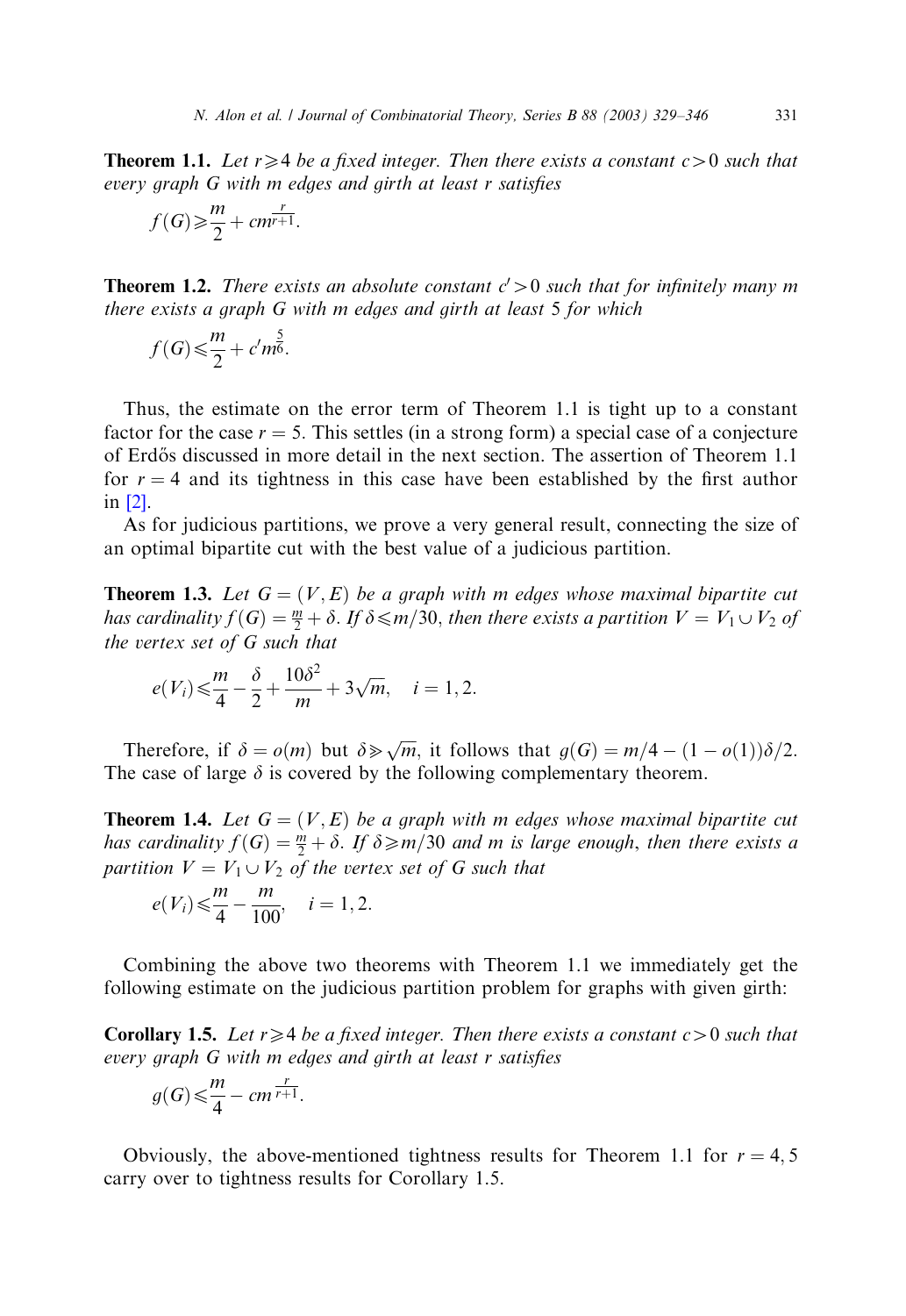The rest of the paper is organized as follows. In Section 2, we discuss the bipartite cut problem, first surveying necessary background and then proving Theorems 1.1 and 1.2. Section 3 is devoted to the judicious partition problem. There we first cover relevant previous developments and then prove Theorems 1.3 and 1.4. Section 4, the last section of the paper, contains some concluding remarks and a discussion of related open problems.

In the course of the paper, we will make no serious attempt to optimize the absolute constants involved. For the sake of simplicity of presentation we will drop occasionally floor and ceiling signs whenever these are not crucial.

## 2. Bipartite cuts

#### 2.1. Background

As we indicated in the introduction, it is quite easy to show that every graph  $G = (V, E)$  with m edges contains a bipartite cut  $(V_1, V_2)$  spanning at least m/2 edges. This elementary result can be improved by providing a more accurate estimate for the error term after the main term  $m/2$ . Edwards [\[10,11\]](#page-17-0) proved the essentially best possible result that every graph  $G$  with  $m$  edges satisfies

$$
f(G) \ge \frac{m}{2} + \sqrt{\frac{m}{8} + \frac{1}{64}} - \frac{1}{8}.
$$

This result is easily seen to be tight in case  $G$  is a complete graph on an odd number of vertices, that is, whenever  $m = \binom{k}{2}$  for some odd integer k. Estimates on the second error term for other values of m can be found in  $[2,3,8]$ .

The problem of estimating the minimum possible size of the maximum cut in graphs without short cycles has been raised by Paul Erdős in one of his numerous problem papers [\[12\].](#page-17-0) There he introduced the function

$$
f_r(m) = \min\{f(G): |E(G)| = m, girth(G) \ge r\}
$$

and conjectured that for every  $r\geq 4$  there exists a constant  $c_r>0$  such that for every  $\varepsilon > 0$ 

$$
\frac{m}{2} + m^{c_r - \varepsilon} < f_r(m) < \frac{m}{2} + m^{c_r + \varepsilon}
$$

provided  $m>m(\varepsilon)$ . He also mentioned that together with Lovász they proved that

$$
\frac{m}{2}+c_2m^{c_r^{\prime\prime}}
$$

where  $c'_r$  and  $c''_r$  are greater than  $\frac{1}{2}$  and less than one for all  $r > 3$  and tend to one as r tends to infinity. (In this statement, we have corrected an apparent typo in Erdős' paper.)

The case  $r = 4$ , i.e., the case of triangle-free graphs has attracted most of the attention so far. After a series of papers by various researchers [\[12,14,16\]](#page-17-0) the first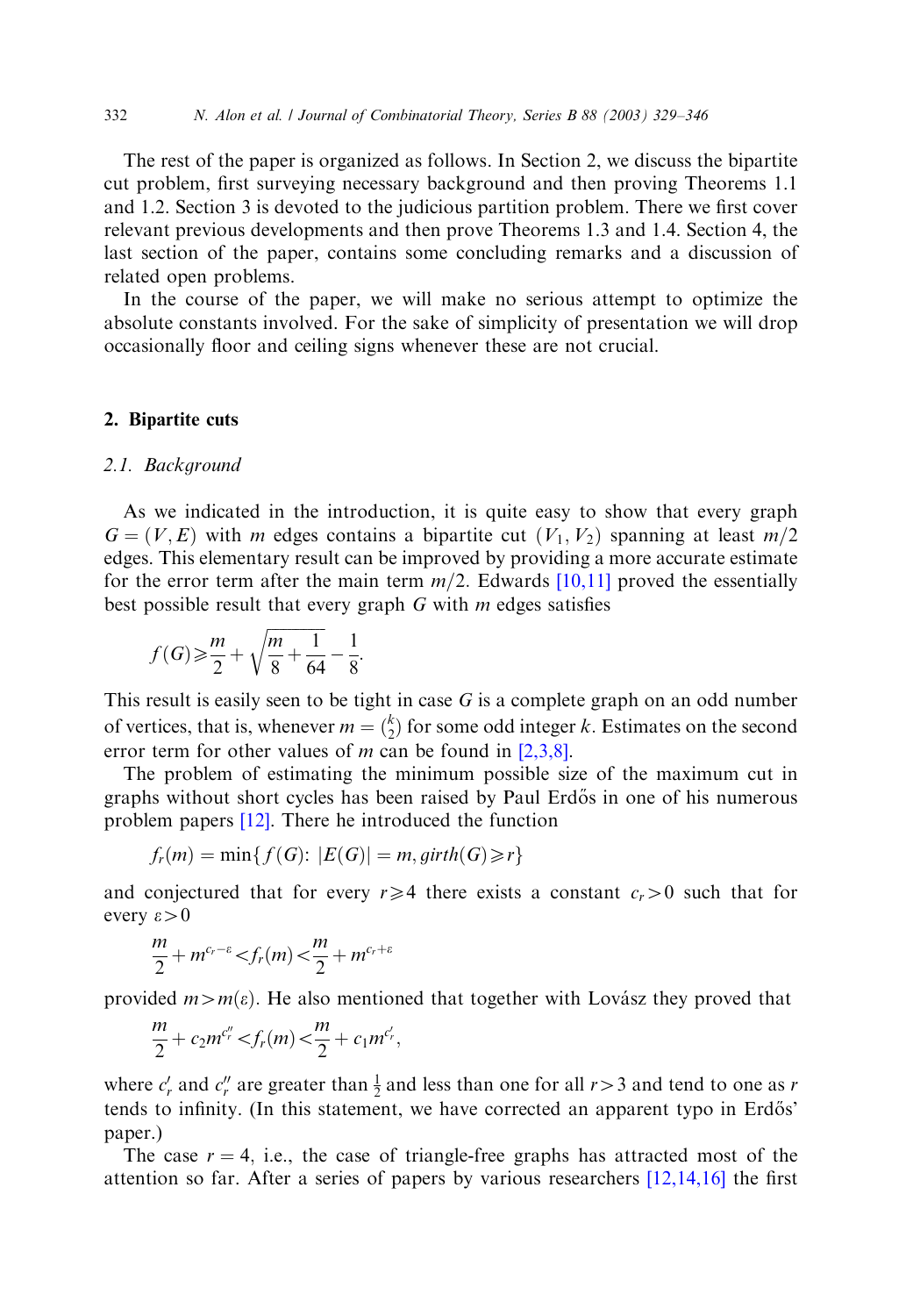author proved in  $[2]$  that if G is a triangle-free graph with m edges, then

$$
f(G) \geq \frac{m}{2} + cm^{4/5}
$$

for some absolute positive constant c. In the same paper  $[2]$ , the error term of the above estimate is shown to be tight by showing that for every  $m>0$  there exists a triangle-free graph G with m edges for which  $f(G) \leq \frac{m}{2} + c_0 m^{4/5}$ , for an absolute constant  $c_0 > 0$ . This upper bound is based on a construction of regular triangle-free graphs with extremal spectral properties, given in [\[1\].](#page-17-0)

Here we generalize the above-stated bounds for the case of graphs of higher girth. The proof of the lower bound of Theorem 1.1, given in the next subsection, utilizes techniques from several previous papers on the subject. We are able to provide a matching upper bound for the case of  $r = 5$ , i.e., for graphs without 3- and 4-cycles, thus settling the above-mentioned problem of Erdős for this case as well. This result (Theorem 1.2) is proven in Subsection 2.3, where, following the method in [\[2\]](#page-17-0), we use spectral properties to estimate from above the size of a maximal bipartite cut.

#### 2.2. Lower bound

In this subsection, we obtain a lower bound on the size of the maximum bipartite subgraphs of graphs with girth at least r: We need the following simple lemma from [\[12\],](#page-17-0) whose short proof is included here for the sake of completeness.

**Lemma 2.1.** Let  $G$  be a graph with m edges and chromatic number  $t$ . Then  $G$  contains a bipartite subgraph with at least  $\frac{t+1}{2t}m = \frac{m}{2} + \frac{m}{2t}$  edges.

**Proof.** Since the chromatic number of  $G$  is t we can decompose its vertex set into t independent subsets  $V_1, \ldots, V_t$ . Partition these subsets randomly into two parts, containing  $\lfloor \frac{t}{2} \rfloor$  and  $\lceil \frac{t}{2} \rceil$  sets  $V_i$ , respectively. Let H be a bipartite subgraph of G whose color classes are the above two parts. Note that for every fixed edge a of G the whose color classes are the above two parts. Note that for every fixed edge  $e$  of  $G$  the probability that its ends lie in distinct classes of H is

$$
\mathbf{Pr}(e \in E(H)) = \frac{\lfloor \frac{t}{2} \rfloor \lceil \frac{t}{2} \rceil}{\binom{t}{2}} \geqslant \frac{\frac{t^2 - 1}{4}}{\frac{t(t - 1)}{2}} = \frac{t + 1}{2t}.
$$

By linearity of expectation, the expected number of edges in H is at least  $\frac{t+1}{2t}m$ . This completes the proof.  $\square$ 

Next we need a result of Shearer [\[16\]](#page-17-0), which provides a very useful lower bound on the size of a maximum bipartite subgraph in a triangle-free graph.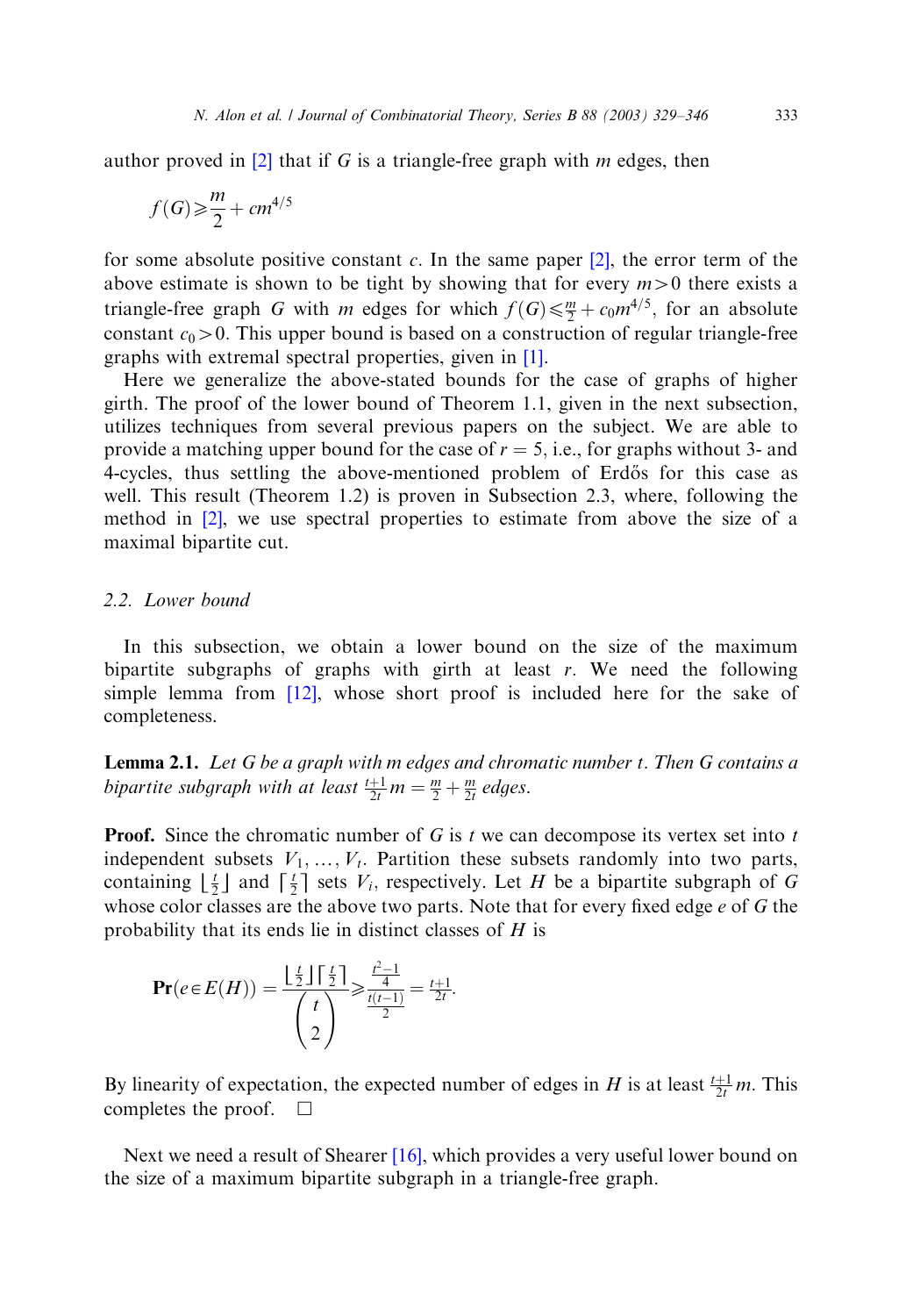**Proposition 2.2.** Let G be a triangle-free graph with m edges, and let  $d_1, \ldots, d_n$  be the degrees of the vertices in G: Then

$$
f(G) \geq \frac{m}{2} + \frac{1}{8\sqrt{2}} \sum_{i=1}^{n} \sqrt{d_i}.
$$

Finally, we shall also use the following upper bound, proved by Bondy and Simonovits [\[9\],](#page-17-0) on the maximum number of edges in graphs without cycles of a given even length. (We note that in fact we need here only the simpler, similar estimate, for the maximum number of edges in graphs with no short cycles at all, but we include this result as it may be helpful in dealing with the related problem of estimating the maximum cut in graphs without a cycle of a fixed, given length.)

**Proposition 2.3.** Let  $l \geq 2$  be an integer and let G be a graph of order n. If G contains no cycle of length 2l, then the number of edges in G is at most  $100ln^{1+1/l}$ .

Having finished all the necessary preparations we are ready to prove our first theorem.

**Proof of Theorem 1.1.** To prove the theorem we use the argument from  $[2]$  with some additional ideas. We will assume throughout the proof that  $m$  is sufficiently large. Let  $r \geq 4$  be a fixed integer and let G be a graph with *n* vertices, *m* edges and with girth at least r. Define  $d = \lfloor 100rm^{2}r^{2} \rfloor$ . First, we consider the case when G has no subgraph with minimum degree greater than  $d$ subgraph with minimum degree greater than  $d$ .

In this case, it is easy to see that there exists a labeling  $v_1,\ldots,v_n$  of the vertices of G so that for every *i*, the number of neighbors  $v_i$  of  $v_i$  with  $i \lt i$  is at most d. Indeed, let  $v_n$  be the vertex of minimal degree in G. Clearly, the degree of  $v_n$  is at most d, delete it from G and repeat this procedure. Let  $d_i$  denote the degree of  $v_i$  in G and let  $d'_i$  be the number of neighbors  $v_j$  of  $v_i$  with  $j < i$ . Obviously,  $\sum_{i=1}^{n} d'_i = m$ . Since G is trianglefree, by Proposition 2.2 we obtain

$$
f(G) \ge \frac{m}{2} + \frac{1}{8\sqrt{2}} \sum_{i=1}^{n} \sqrt{d_i} \ge \frac{m}{2} + \frac{1}{8\sqrt{2}} \sum_{i=1}^{n} \sqrt{d'_i}
$$
  

$$
\ge \frac{m}{2} + \frac{1}{8\sqrt{2}} \frac{\sum_{i=1}^{n} d'_i}{\sqrt{d}} = \frac{m}{2} + \frac{1}{8\sqrt{2}} \frac{m}{\sqrt{d}} = \frac{m}{2} + \Omega(m^{\frac{r}{r+1}}),
$$

as needed.

Now suppose that there exists a subset of vertices  $U$  of  $G$  of order  $u$  such that the induced subgraph  $G[U]$  of G has minimum degree greater than d. We first prove that in this case r should be even. Suppose not, i.e.,  $r = 2l + 1$  for some integer  $l \ge 2$ . Note that the number of edges in  $G[U]$  is at least  $ud/2$  and at most the number of edges in G, which is m. This implies that  $u \leq 2m/d$ . In addition, we have that  $G[U]$ contains no cycle of length 2l. Then using the fact that  $d = \lfloor 100(2l + 1)m^{1/4} \rfloor$ <br>together with Proposition 2.2, we conclude that the number of edges in this together with Proposition 2.2, we conclude that the number of edges in this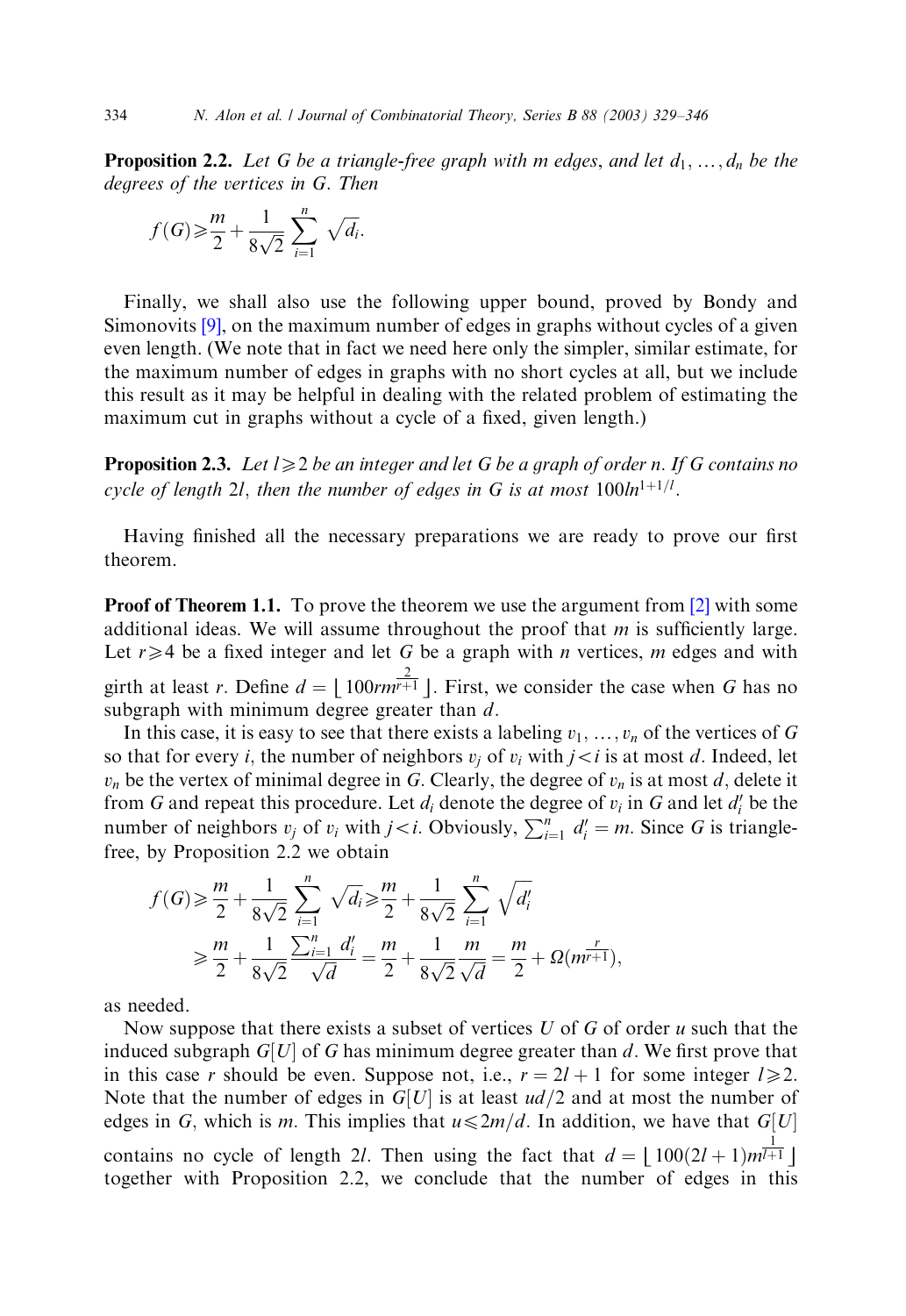graph is at most

$$
100lu^{1+1/l} \le 100lu\left(\frac{2m}{d}\right)^{1/l} \le 100lu(m^{\frac{l}{l+1}})^{1/l} < \frac{ud}{2},
$$

a contradiction. Therefore, in the rest of the proof we will assume that  $r$  is even and set  $r = 2q + 2$  for some integer  $q \ge 1$ .

Next we prove that U contains a subset U' such that the induced subgraph  $G[U]$ spans at least  $ud/4$  edges and is t-colorable for  $t = \left[\frac{2u}{d} \right]$ . Indeed, let T be a random<br>subset of U obtained by nighting uniformly at random, with repetitions allowed. subset of  $U$  obtained by picking uniformly at random, with repetitions allowed,  $t$ vertices from U. Let x be a fixed vertex of U. Denote by  $S(x)$  the set of vertices in U which are at distance exactly q from x and denote by  $s_x$  the size of  $S(x)$ . Since the minimal degree of  $G[U]$  is greater than d and  $G[U]$  contains no cycle of length at most  $2q + 1$ , it is easy to see that  $s_x > d^q$  for every  $x \in U$ . This, together with the definition of t, implies that the probability that  $S(x) \cap T$  is empty is at most

$$
\left(1 - \frac{s_x}{u}\right)^t < \left(1 - \frac{d^q}{u}\right)^t \le e^{-td^q/u} = e^{-2} < \frac{1}{4}.
$$

It follows that for every fixed edge  $(x, y)$  of  $G[U]$ , the probability that both  $S(x)$  and  $S(y)$  have non-empty intersection with T is at least  $\frac{1}{2}$ . Let U' be the set of all vertices x in U such that  $S(x) \cap T \neq \emptyset$  and let  $G[U']$  be the graph induced by U'. By linearity of expectation, the expected number of edges in  $G[U']$  is at least  $e(U)/2 \geq u d/4$ . Hence, there exists a particular set  $T$  of size at most  $t$  such that the corresponding graph  $G[U']$  spans at least  $e(U') \geq u d/4$  edges.

Fix such sets T and U' and define a coloring of  $G[U']$  in t colors by coloring each vertex  $x \in U'$  by the smallest index of a vertex from T which belongs to  $S(x)$ . Since  $G[U]$  has no cycles of length at most  $2q + 1$ , it clearly follows that no edge can have both its endpoints at distance exactly q from the same vertex in  $T$ . This proves that the coloring defined above is a proper coloring and the set  $U'$  with the required properties indeed exists.

Now by Lemma 2.1, there exists a partition of  $U'$  into two disjoint subsets  $U_1$  and  $U_2$  so that

$$
e(U_1, U_2) \ge \frac{e(U')}{2} + \frac{e(U')}{2t} \ge \frac{e(U')}{2} + \frac{ud}{8} \left[ \frac{2u}{d^q} \right]^{-1} = \frac{e(U')}{2} + \Omega(d^{q+1})
$$

$$
= \frac{e(U')}{2} + \Omega(d^{r/2}) = \frac{e(U')}{2} + \Omega(m^{r+1}).
$$

Now we can assign the remaining vertices in  $V(G) - U'$  one by one either to  $U_1$  or to  $U_2$ , each time adding a vertex to the subset in which it has more neighbors and breaking ties arbitrarily. This ensures that at least half of the edges which are not in  $G[U']$  will lie in the bipartite graph which we obtain in the end of this process. Therefore,

$$
f(G) \geqslant \frac{e(G) - e(U')}{2} + \frac{e(U')}{2} + \Omega(m^{\frac{r}{r+1}}) = \frac{m}{2} + \Omega(m^{\frac{r}{r+1}}),
$$

completing the proof of the theorem.  $\Box$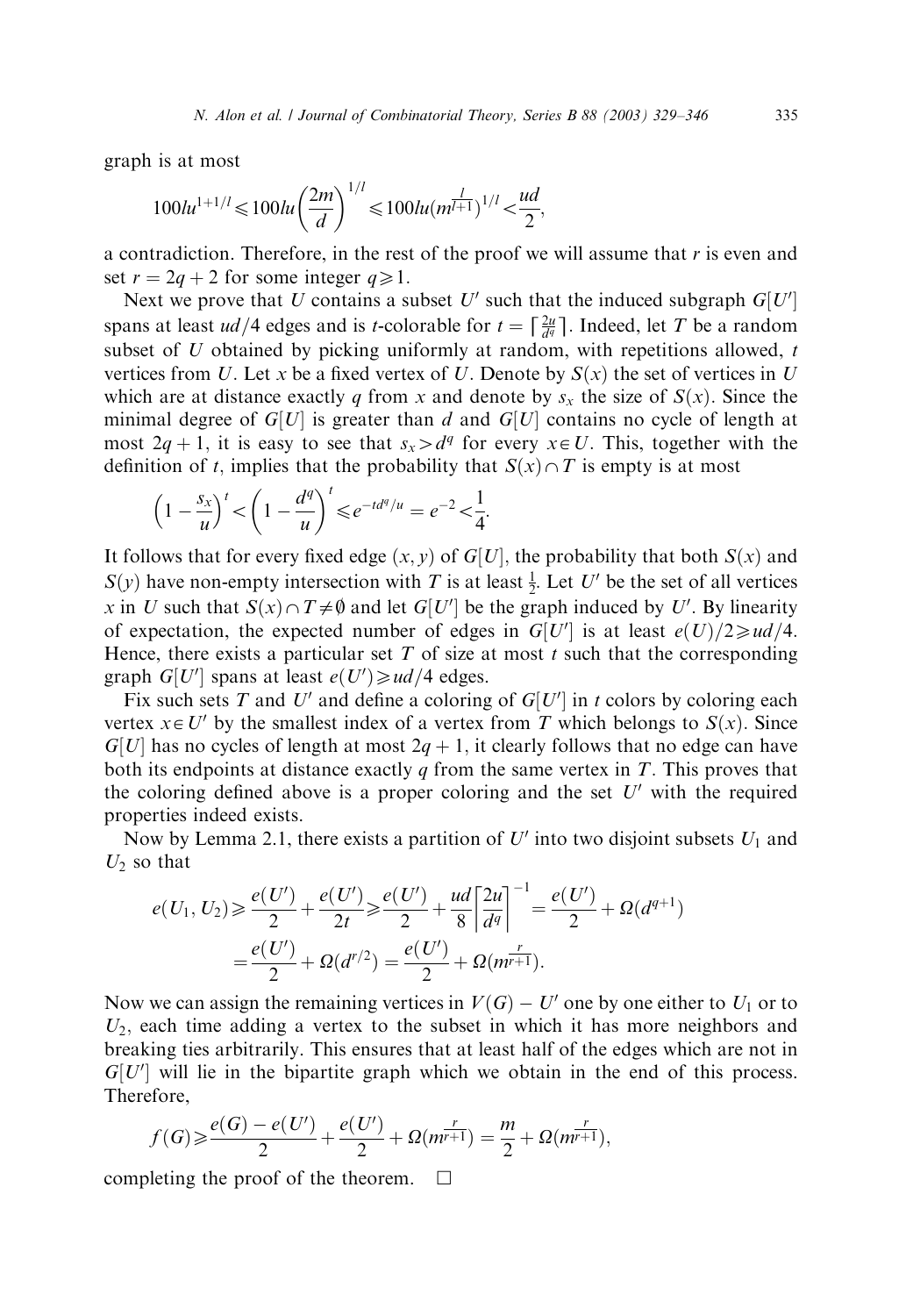## 2.3. Graphs with girth 5

In this subsection, we show that the lower bound of Theorem 1.1 is tight, up to a constant factor, for graphs with girth at least 5. To do so we will need the following folklore result, which provides an upper bound for  $f(G)$ , for a regular graph G, in terms of the smallest eigenvalue of its adjacency matrix. For completeness, we include the short proof.

Lemma 2.4. Let G be a d-regular graph of order n (which may have loops each of which contributes 1 to the degree of its vertex). Let  $\lambda_1 \geq \lambda_2 \geq \cdots \geq \lambda_n$  be the eigenvalues of the adjacency matrix of G: Then

$$
f(G) \leqslant \frac{dn}{4} - \frac{\lambda_n n}{4}.
$$

**Proof.** Let  $V = \{1, ..., n\}$  and let  $A = (a_{ij})$  be the adjacency matrix of  $G = (V, E)$ ; where  $a_{ii}$  corresponds to the number of loops at vertex i. Let  $\mathbf{x} = (x_1, \ldots, x_n)$ be any vector with coordinates  $\pm 1$ . Since the graph G is d-regular we have that  $\sum_i a_{ij} = \sum_j a_{ij} = d$  and therefore

$$
\sum_{(i,j)\in E} (x_i - x_j)^2 = d \sum_{i=1}^n x_i^2 - \sum_{i,j} a_{ij} x_i x_j = dn - \mathbf{x}^t A \mathbf{x}.
$$

By the variational definition of the eigenvalues of A, for any vector  $z \in \mathbb{R}^n$ ,  $z^t A z \geq \lambda_n ||z||^2$ . Thus,

$$
\sum_{(i,j)\in E} (x_i - x_j)^2 = dn - \mathbf{x}^t A \mathbf{x} \leq d n - \lambda_n ||\mathbf{x}||^2 = dn - \lambda_n n. \tag{1}
$$

Let  $V = V_1 \cup V_2$  be an arbitrary partition of V into two disjoint subsets and let  $e(V_1, V_2)$  be the number of edges in the bipartite subgraph of G with bipartition  $(V_1, V_2)$ . For every vertex  $v \in V(G)$  define  $x_v = 1$  if  $v \in V_1$  and  $x_v = -1$  if  $v \in V_2$ . Note that for every edge  $(i, j)$  of  $G$ ,  $(x_i - x_j)^2 = 4$  if this edge has its ends in distinct parts of the above partition and is zero otherwise. Now using (1), we conclude that

$$
e(V_1, V_2) = \frac{1}{4} \sum_{(i,j) \in E} (x_i - x_j)^2 \leq \frac{1}{4} (dn - \lambda_n n) = \frac{dn}{4} - \frac{\lambda_n n}{4}.
$$

In order to prove Theorem 1.2 we will use the so-called Erdős–Rényi graph  $[13]$ , arising from the projective plane  $PG_2(p)$  over a finite field. Let p be a prime power and let  $F_p$  be the finite field with p elements. Consider the three-dimensional vector space  $\mathbf{F}_p^3$ . Two vectors  $x = (x_1, x_2, x_3)$  and  $y = (y_1, y_2, y_3)$  in this space are called *orthogonal* if  $\langle x, y \rangle = x_1y_1 + x_2y_2 + x_3y_3 = 0$ , in which case we write  $x \perp y$ . Similarly, for any two subsets X, Y of  $\mathbf{F}_p^3$  we write  $X \perp Y$  iff  $\langle x, y \rangle = 0$  for any two vectors  $y \in X$  and  $y \in Y$ . Let G has a graph whose vections are all any dimensional two vectors  $x \in X$  and  $y \in Y$ . Let G be a graph whose vertices are all one-dimensional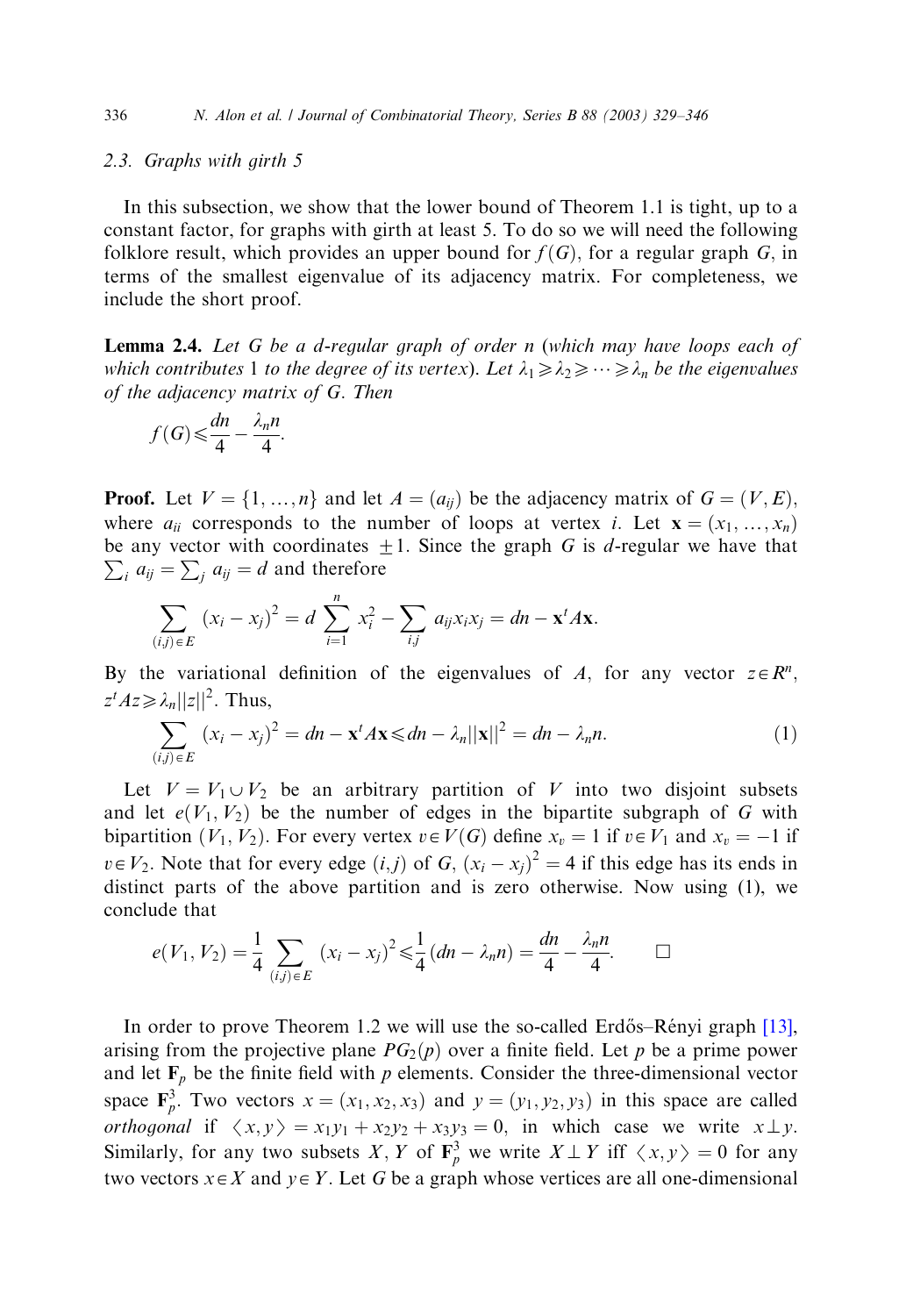subspaces of  $\mathbf{F}_p^3$ . Clearly, the number of vertices of G is  $n = (p^3 - 1)/(p - 1) =$  $p^2 + p + 1$  and we denote them by  $v_i$ ,  $1 \le i \le p^2 + p + 1$ . Two vertices  $v_i$  and  $v_j$  are adjacent in G if  $\mathbf{v}_i \perp \mathbf{v}_i$ . Note that G has some vertices with loops and it is easy to see that all its vertices have degree  $d = p + 1$ . Thus, the sum of the degrees of the vertices in G is  $dn = (p + 1)(p^2 + p + 1) = (1 + o(1))n^{3/2}$ . Next, we briefly summarize the properties of  $G$  we will need later in our proof. This is done in the following simple lemma (which is essentially known).

Lemma 2.5. Let G be the graph defined above. Then it has the following properties:

- (i) For every pair of vertices in  $G$  there is exactly one vertex of  $G$  adjacent to both of them.
- (ii) The largest eigenvalue of the adjacency matrix of G is  $p + 1$  and all other The largest eigenvalues<br>eigenvalues are  $\pm \sqrt{p}$ .
- (iii) The set  $V_0$  of all vertices of G with loops has size at most  $2(p + 1)$ .

**Proof.** (i) Let  $v_i$ ,  $v_j$  be two distinct vertices of G, then they span a twodimensional subspace of  $\mathbf{F}_p^3$ . Thus, the set of vectors orthogonal to  $\mathbf{v}_i$  and  $\mathbf{v}_j$ has dimension one and corresponds to a unique vertex of G adjacent to both  $v_i$  and  $v_i$ .

(ii) Let  $A_G = (a_{ij})$  be the adjacency matrix of G, where  $a_{ii}$  corresponds to the number of loops at vertex i and let  $\lambda_1 \geq \lambda_2 \geq \cdots \geq \lambda_n$  be its eigenvalues. Since the graph G is  $(p + 1)$ -regular we have that  $\lambda_1 = p + 1$ . Consider now the matrix  $A_G^2$ . Clearly, this matrix has eigenvalues  $\lambda_1^2, \ldots, \lambda_n^2$ . By definition, every vertex of G has at most one loop. Therefore, the diagonal entries of  $A_G^2$  are just the degrees of vertices of G and thus are equal to  $p + 1$ . In addition, for any  $i \neq j$  the *ij*th entry of this matrix is simply the number of vertices adjacent to both  $v_i$  and  $v_j$  and by (i) is equal to 1. Using this it is easy to deduce that the eigenvalues of  $A_G^2$  are  $(p+1)^2$  with multiplicity one and p with multiplicity  $n - 1$ . This implies that all eigenvalues of  $A_G$ except the first one are  $\pm \sqrt{p}$ .

(iii) By definition, the size of  $V_0$  is the number of one-dimensional subspaces of  $\mathbf{F}_p^3$ which are self-orthogonal. Note that any vector  $(x, y, z)$  in  $\mathbf{F}_p^3$ , which is selforthogonal satisfies the equation  $x^2 + y^2 + z^2 = 0$  over  $\mathbf{F}_p$ . Since for every choice of x and  $y$  we can have at most two values for  $z$  which will satisfy the equation, we obtain that the number of non-zero solutions of this equation is at most  $2(p^2 - 1)$ . Since every one-dimensional self-orthogonal subspace contains  $p - 1$  such solutions and no solution is contained in two different subspaces we conclude that  $|V_0| \leq \frac{2(p^2-1)}{p-1}$  $2(p + 1)$ . This completes the proof.  $\Box$ 

**Remark.** Actually, one can show that  $|V_0| = p + 1$ , but for our purposes it is enough to have the above weaker bound which is easier to prove.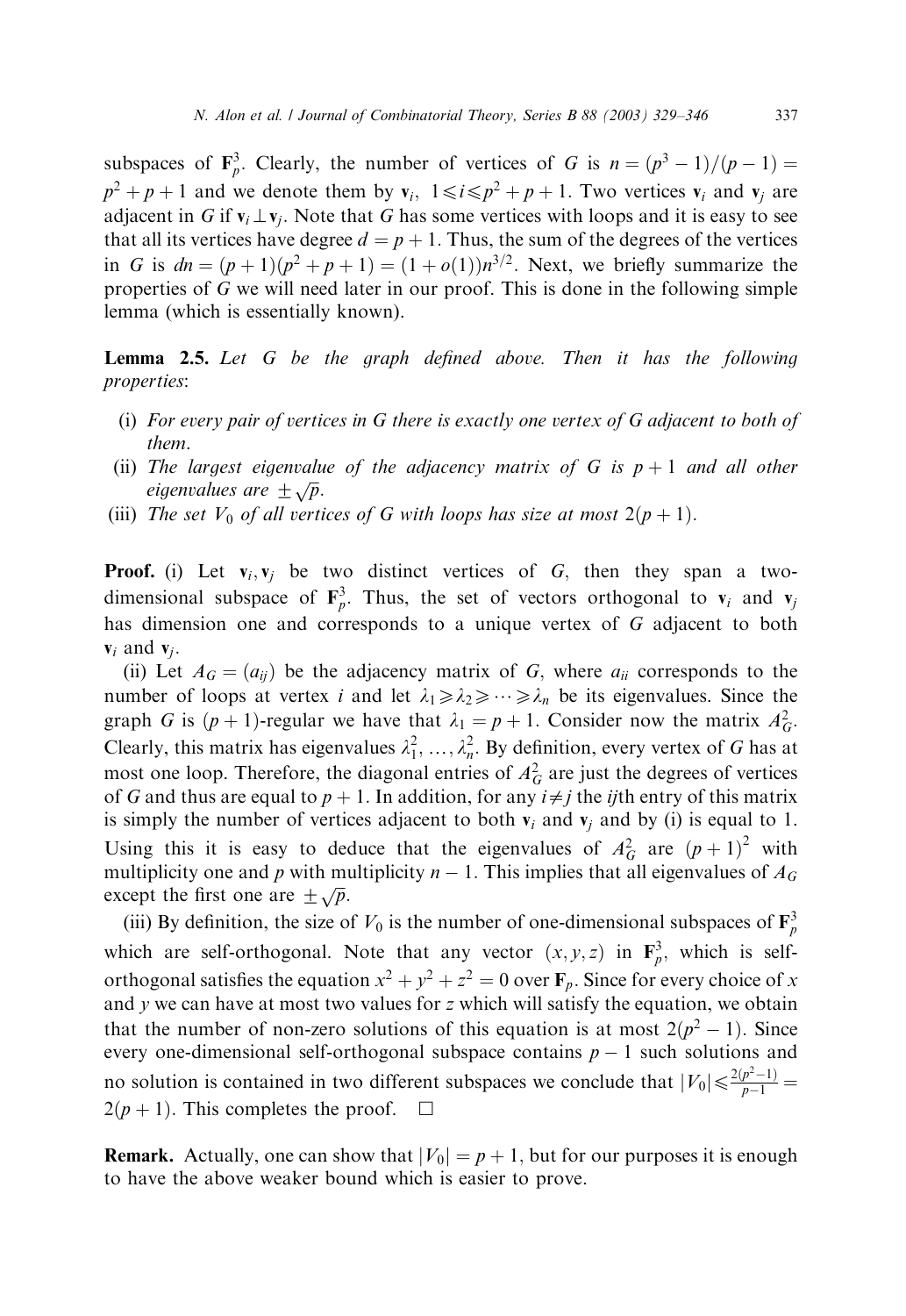Let G be the graph constructed above. From assertion (i) of Lemma 2.5 it follows immediately that G contains no cycles of length 4. In addition, every edge  $(v_i, v_j)$  of this graph, for which  $\mathbf{v}_i, \mathbf{v}_j \notin V_0$ , is contained in some cycle of length 3. Indeed, in this case  $v_i$ ,  $v_i$  have a common neighbor which is distinct from both of them. Also, using Lemma 2.4 we have

$$
f(G) \leq \frac{dn}{4} - \frac{\lambda_n n}{4} \leq \frac{dn}{4} + \frac{\sqrt{p}n}{4} = \frac{dn}{4} + O(n^{5/4}).
$$

Let  $H$  be the graph obtained from  $G$  by deleting all edges of  $G$  adjacent to vertices in  $V_0$ , i.e., edges not contained in any cycle of length 3. By definition, H is a graph of order n which has at least

$$
e(H) \ge \frac{dn - 2(p+1)|V_0|}{2} \ge \frac{dn}{2} - 2(p+1)^2 = \frac{dn}{2} - O(n) = (1/2 + o(1))n^{3/2}
$$

edges. Every edge of  $H$  is contained in some cycle of length 3 and the maximum bipartite subgraph of  $H$  still has size at most

$$
f(H) \leq f(G) \leq \frac{dn}{4} + O(n^{5/4}) = \frac{e(H)}{2} + O(n) + O(n^{5/4}) = \frac{e(H)}{2} + O(n^{5/4}).
$$

Hence, to complete the proof of Theorem 1.2 we need to prove the lemma below.

**Lemma 2.6.** Let H be a graph of order n with  $e = (1/2 + o(1))n^{3/2}$  edges and with the following properties:

- $\bullet$  H has no cycles of length 4;
- every edge of  $H$  is contained in some triangle, i.e., cycle of length 3;
- $f(H) \leq \frac{e}{2} + O(n^{5/4}).$

Then H contains a subgraph  $H_0$  with  $m = 2e/3 = (1/3 + o(1))n^{3/2}$  edges and girth at least 5, for which

$$
f(H_0) \leq \frac{m}{2} + O(n^{5/4}) = \frac{m}{2} + O(m^{5/6}).
$$

**Proof.** First note that since H has no cycle of length 4 every two triangles in H are edge disjoint. Since every edge of this graph is contained in some triangle we conclude that the set of edges of H is a union of  $e/3$  edge disjoint triangles. Let  $H_0$  be a subgraph of H obtained by deleting uniformly at random one edge from every triangle in H. Clearly the number of edges in  $H_0$  is  $2e/3$ , since  $H_0$  contains precisely two edges from every triangle in H. In addition,  $H_0$  is triangle-free, since we destroyed all triangles in  $H$ . This implies that the girth of  $H_0$  is at least 5.

Next we show that with probability  $1 - o(1)$ , the new graph contains no large bipartite subgraphs and thus satisfies the assertion of the lemma. Indeed, let  $V(H) = V_1 \cup V_2$  be an arbitrary partition of V into two disjoint subsets and let  $t = e_H(V_1, V_2)$  be the number of edges in the corresponding bipartite subgraph of H. Note that for every triangle in  $H$  either none or two of its edges belong to the cut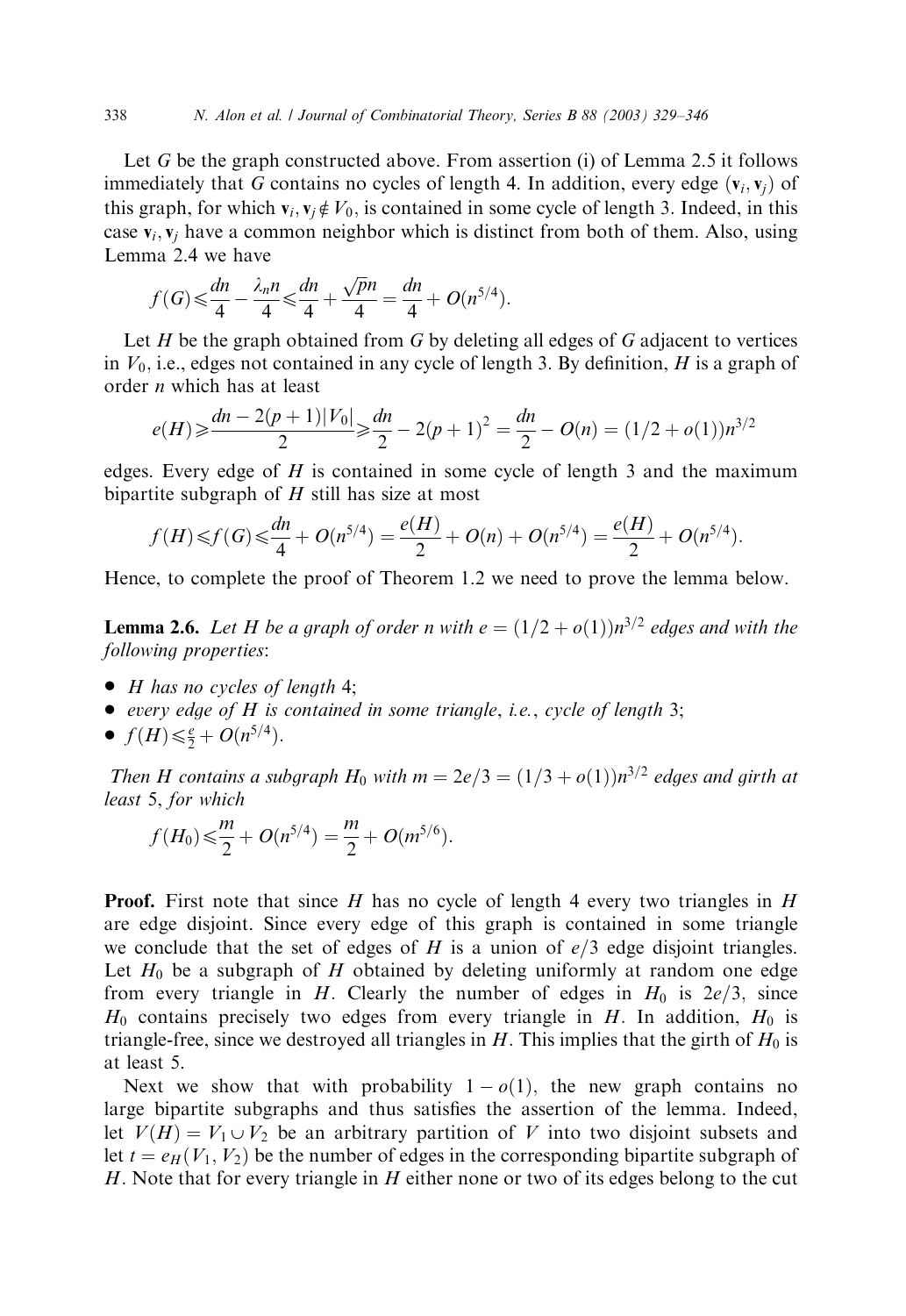$(V_1, V_2)$ . It follows that we can find a set  $C_1, \ldots, C_{t/2}$  of edge disjoint triangles such that every  $C_i$  contains precisely two edges from the cut  $(V_1, V_2)$ . Recall that for every triangle  $C_i$ ,  $1 \le i \le t/2$  we deleted one of its edges uniformly at random. Let  $x'_i$ ,  $1 \le i \le t/2$ , be the random variable equal to the number of edges of the triangle  $C_i$ that belong to the cut  $(V_1, V_2)$  and were not deleted and let  $x_i = x'_i - 1$ . By definition, we have that  $x_i = 1$  with probability  $\frac{1}{3}$  (i.e., in case when we delete the edge of  $C_i$  not in the cut) and  $x_i = 0$  with probability  $\frac{2}{3}$  (i.e., in case when we delete one of the two edges of  $C_i$  that are in the cut). Clearly, the total number of edges of the graph  $H_0$  in the cut  $(V_1, V_2)$  equals  $e_{H_0}(V_1, V_2) = \sum_{i=1}^{t/2} x'_i = t/2 + \sum_{i=1}^{t/2} x_i$ . Since  $X = \sum_{i=1}^{t/2} x_i = e_{H_0}(V_1, V_2) - t/2$  is a binomially distributed random variable with parameters  $t/2$  and  $\frac{1}{3}$ , it follows by the standard estimates for Binomial distributions (see, e.g., [\[5, Appendix A\]\)](#page-17-0) that

$$
\Pr\left(X - \frac{t}{6} > a = cn^{5/4}\right) \leqslant e^{-\Omega(a^2/t)} = e^{-\Omega(c^2n^{5/2}/t)}.
$$

Choosing c large enough and using the fact that  $t \le m \le O(n^{3/2})$  we conclude that

$$
\mathbf{Pr}\left(e_{H_0}(V_1, V_2) - \frac{2}{3}t > cn^{5/4}\right) = \mathbf{Pr}\left(X - \frac{t}{6} > cn^{5/4}\right) < e^{-n}.
$$

Since the total number of partitions of H is at most  $2^n$ , this implies that with probability  $1 - o(1)$  for every partition  $V = V_1 \cup V_2$  we have

$$
e_{H_0}(V_1, V_2) \leq \frac{2}{3} e_H(V_1, V_2) + O(n^{5/4}).
$$

In particular, since the number of edges in  $H_0$  is  $m = 2e/3 = (\frac{1}{3} + o(1))n^{3/2}$  we obtain that with probability  $1 - o(1)$  the size of a maximum bipartite subgraph of  $H_0$ satisfies

$$
f(H_0) \leq \frac{2}{3} f(H) + O(n^{5/4}) = \frac{2}{3} \left(\frac{e}{2} + O(n^{5/4})\right) + O(n^{5/4})
$$
  
=  $\frac{m}{2} + O(n^{5/4}) = \frac{m}{2} + O(m^{5/6}).$ 

This completes the proof of the lemma.  $\Box$ 

In fact, relying on known results on distances between consecutive primes (see, e.g., [\[6\]\)](#page-17-0), one may prove that the assertion of Theorem 1.2 holds for all m. To show this, we can take, for a given  $m$ , several disjoint copies (of varying sizes) of the graph  $H_0 = H_0(p)$  constructed in Lemma 2.6 so that their total number of edges is less than m and is at least  $m - o(m^{5/6})$ , and then add, if necessary, some isolated edges to create a graph  $G$  with girth at least 5 and  $m$  edges, satisfying

$$
f(G) \leq \frac{m}{2} + c'm^{\frac{5}{6}}.
$$

This shows that for  $r = 5$  the exponent  $\frac{5}{6}$  in Theorem 1.1 cannot be improved.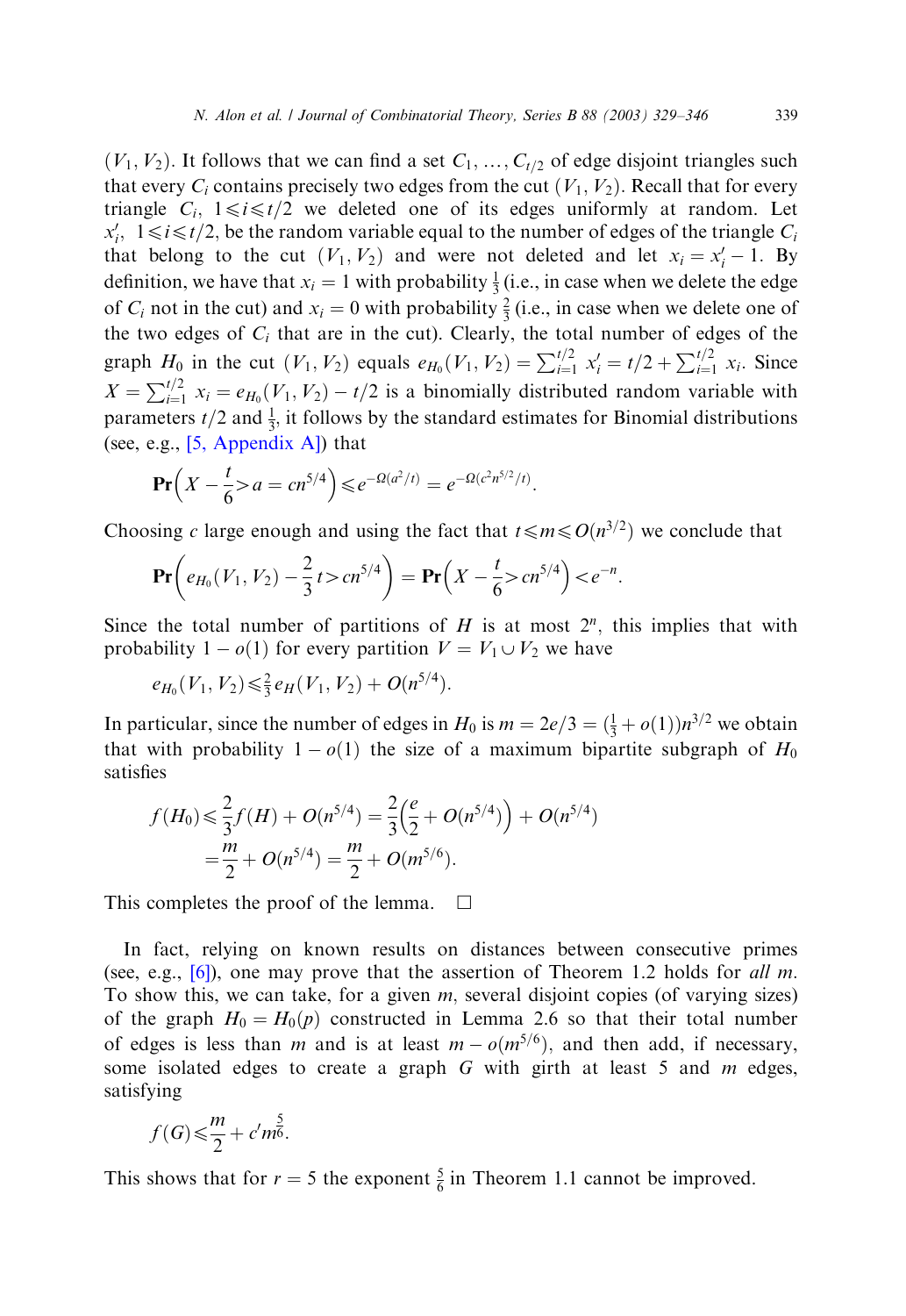# 3. Judicious partitions

#### 3.1. Background

It is easy to prove that a partition  $(V_1, V_2)$  of a graph  $G = (V, E)$  with m edges, for which every vertex  $v \in V_i$  has at least as many neighbors of the opposite part  $V_{3-i}$  as of its own part, is such that  $e(V_1), e(V_2) \leq \frac{1}{2}e(V_1, V_2)$ , and therefore  $e(V_1), e(V_2) \le m/3$ . Since a partition with the maximal number of crossing edges clearly has the above property, we get that  $q(G) \leq m/3$ . This bound is optimal as shown by the example of a complete graph  $K_3$ . However, for large values of m one can expect to do much better. The probabilistic reasoning, described in the introduction, indicates that the right answer for growing m should be around  $m/4$ . Indeed, Porter [\[15\]](#page-17-0) proved in 1992 that every graph with  $m \ge 1$  edges has a bipartition in which each class contains at most  $m/4 + \sqrt{m/8}$  edges. The best possible bound for a general graph has been obtained by the second author and Scott in [\[7\]](#page-17-0), where it was proved that for a graph  $G$  with  $m$  edges,

$$
g(G) \leq \frac{m}{4} + \sqrt{\frac{m}{32} + \frac{1}{256}} - \frac{1}{16},
$$

i.e., exactly one half of the Edwards bound for bipartite cuts. (In fact, it was proven in [\[7\]](#page-17-0) that there exists a partition  $(V_1, V_2)$  meeting both the bound of Edwards for bipartite cuts and the above stated bound for judicious partitions). This bound is exact for complete graphs of odd order. To the best of our knowledge, the judicious partitioning problem for graphs with forbidden subgraphs has not been considered in the literature.

The problems of bounding bipartite cuts and judicious partitions are closely related. Hence, a rather natural approach to the (probably more complicated) judicious partitioning problem would be to derive bounds for judicious partitions from those on bipartite cuts. This approach is carried out in our Theorem 1.3, where it is proven that if a general graph G with m edges has a bipartite cut with  $m/2 + \delta$ edges, i.e., with a surplus  $\delta = o(m)$  over the trivial  $m/2$  bound, then this surplus can be divided almost equally between the two parts of the cut, resulting in a partition in which both parts span about  $m/4 - \delta/2 + o(\delta) + O(\sqrt{m})$  edges. (Observe that the which both parts span about  $m_f + v_f^2 + v_0 + v_0$  ( $\sqrt{m_f}$ ) cages. (Observe that the  $O(\sqrt{m})$  correction term is needed in this estimate due to the optimality of the abovestated result of [\[7\]\)](#page-17-0). Moreover, as we are about to show, the proof starts with an optimal bipartite cut and proceeds by moving vertices between the two parts  $V_1$  and  $V_2$  so as to balance the number of edges spanned by them, while maintaining the almost optimality of the bipartite cut between  $V_1$  and  $V_2$ . For the case of  $\delta$  linear in m, Theorem 1.4 shows that  $g(G)$  is smaller than  $m/4$  by an additive factor linear in m: Thus, Theorems 1.3 and 1.4 form a bridge between the two problems considered in this paper and enable one to derive results on the judicious partition problem by looking at the corresponding bipartite cut problem. Combining this with Theorem 1.1 results in Corollary 1.5, bounding from above the value of an optimal judicious partition in graphs without short cycles.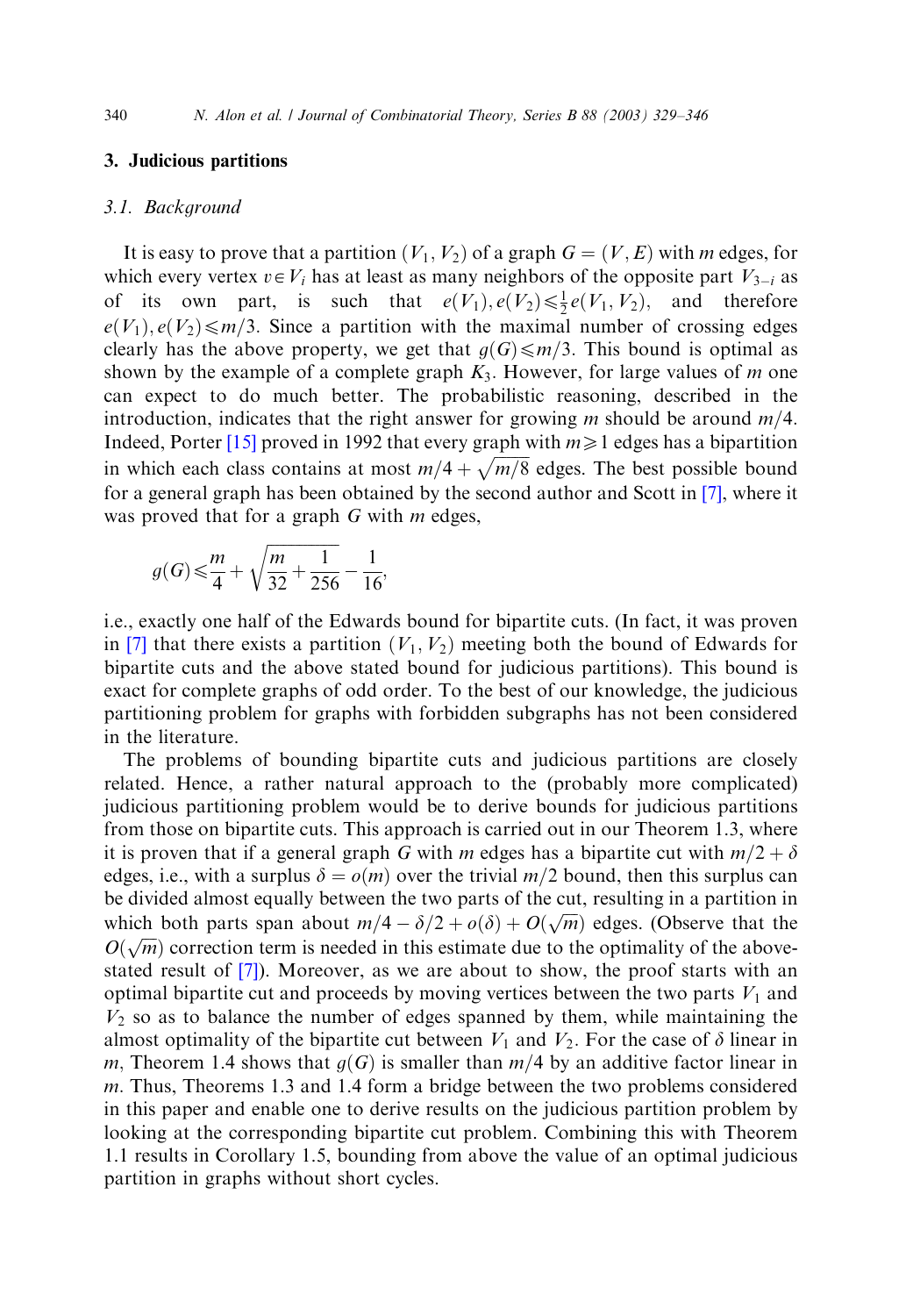The proofs of Theorems 1.3 and 1.4 are given in the next subsection.

#### 3.2. Proofs of Theorems 1.3 and 1.4

For a vertex  $v \in V$  and a subset  $U \subseteq V$  we denote by  $d(v, U)$  the number of neighbors of  $v$  in  $U$ .

Proof of Theorem 1.3. The main ingredient of the proof is the following lemma.

**Lemma 3.1.** Let  $G = (V, E)$  be a graph with m edges and with  $f(G) = \frac{m}{2} + \delta$ , where  $\delta \leq \frac{m}{30}$ . Suppose  $V = V_1 \cup V_2$  is a partition of  $V(G)$  for which  $d(v, V_1) \leq d(v, V_2)$  for every vertex  $v \in V_1$ . If  $e(V_1) \geq \frac{m}{4} - \frac{\delta}{2}$ , then there exists a vertex  $v \in V_1$  such that  $d(v, V_1) \leq \frac{3}{W}$  and  $d(v, V_2) \leq (1 + \frac{10\delta}{m})d(v, V_1)$ .

Proof. We prove the lemma by showing that the total degree of vertices of  $V_1$  violating any of the required conditions does not reach the total degree of vertices in  $V_1$ .

Define  $T_1 = \{v \in V_1: d(v, V_1) > \frac{3}{\sqrt{m}}\}$ . Observe that as  $d(v, V_1) \le d(v, V_2)$  for every vertex  $v \in V_1$ , it follows that

$$
2e(V_1) = \sum_{v \in V_1} d(v, V_1) \leq \sum_{v \in V_1} d(v, V_2) = e(V_1, V_2),
$$

implying  $e(V_1)\leq m/3$ . Thus,  $|T_1|\leq 2e(V_1)/(3\sqrt{m})\leq 2\sqrt{m}/9$ . Therefore, the set  $T_1$ spans at most  $2m/81$  edges. As in the summation  $\sum_{v \in T_1} d(v, V_1)$ , the edges spanned by  $T_1$  are counted twice and every other edge inside  $V_1$  is counted at most once, we get

$$
\sum_{v \in T_1} d(v, V_1) \leq e(V_1) + e(T_1) \leq e(V_1) + \frac{2m}{81}.
$$
\n(2)

Define now  $T_2 = \{v \in V_1: d(v, V_2) > (1 + \frac{10\delta}{m})d(v, V_1)\}\.$  Then

$$
e(V_1, V_2) = \sum_{v \in T_2} d(v, V_2) + \sum_{v \in V_1 \setminus T_2} d(v, V_2)
$$
  
\n
$$
\geq \left(1 + \frac{10\delta}{m}\right) \sum_{v \in T_2} d(v, V_1) + \sum_{v \in V_1 \setminus T_2} d(v, V_1)
$$
  
\n
$$
= \sum_{v \in V_1} d(v, V_1) + \frac{10\delta}{m} \sum_{v \in T_2} d(v, V_1) = 2e(V_1) + \frac{10\delta}{m} \sum_{v \in T_2} d(v, V_1),
$$

implying

$$
\sum_{v \in T_2} d(v, V_1) \leq \frac{m}{10\delta} (e(V_1, V_2) - 2e(V_1)).
$$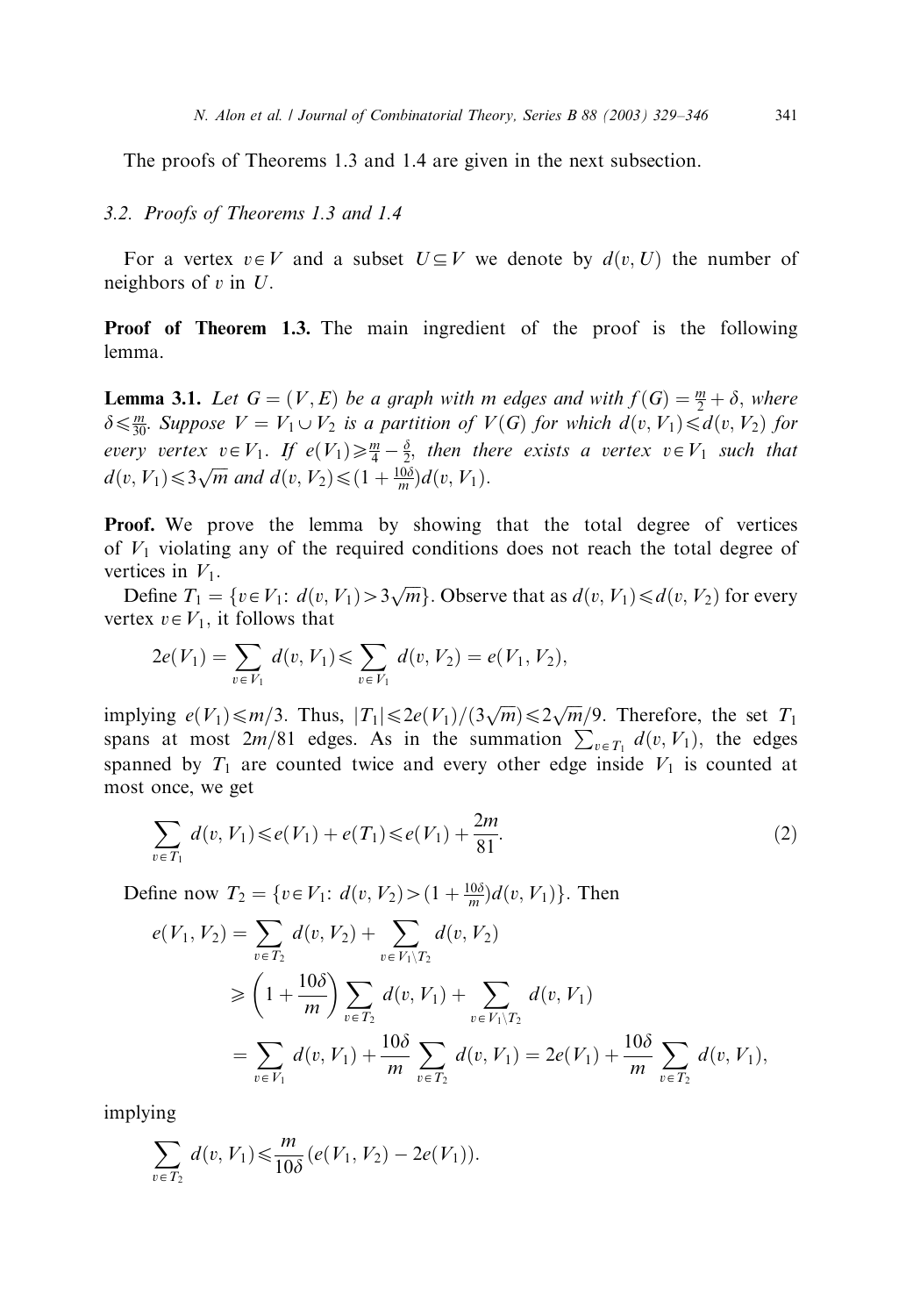Observe that  $e(V_1, V_2) \le f(G) = \frac{m}{2} + \delta$  and that by the lemma assumption  $e(V_1) \geq \frac{m}{4} - \frac{\delta}{2}$ . Hence,

$$
\sum_{v \in T_2} d(v, V_1) \leq \frac{m}{10\delta} \left( \frac{m}{2} + \delta - 2\left(\frac{m}{4} - \frac{\delta}{2}\right) \right) = \frac{m}{5}.
$$
\n(3)

From (2) and (3) we derive

$$
\sum_{v \in T_1 \cup T_2} d(v, V_1) \leq e(V_1) + \frac{2m}{81} + \frac{m}{5} < e(V_1) + 0.23m. \tag{4}
$$

On the other hand, recalling our assumption on  $\delta$ , we can see that

$$
\sum_{v \in V_1} d(v, V_1) = 2e(V_1) \ge e(V_1) + \frac{m}{4} - \frac{\delta}{2} \ge e(V_1) + \frac{m}{4} - \frac{m}{60} > e(V_1) + 0.23m. \tag{5}
$$

Comparing (4) and (5) shows that not all vertices of  $V_1$  are in the union of  $T_1$  and  $T_2$ . It follows from the definitions of  $T_1$  and  $T_2$  that any vertex in  $V_1 \setminus (T_1 \cup T_2)$  meets the requirements of the lemma.  $\Box$ 

We now prove Theorem 1.3. Let  $V = U_1 \cup U_2$  be a partition of V satisfying  $e(U_1, U_2) = f(G) = \frac{m}{2} + \delta$  and  $e(U_1) \ge e(U_2)$ . Clearly for every vertex  $u \in U_1$ ,  $d(u, U_1) \le d(u, U_2)$ , as otherwise moving u from  $U_1$  to  $U_2$  would create a bipartite cut of size larger than  $e(U_1, U_2) = f(G)$ . We will achieve a partition with the desired properties by starting from  $(U_1, U_2)$  and by moving a number of vertices from  $U_1$  to  $U_2$  in order to balance the number of edges spanned by those subsets. Lemma 3.1 will help us to maintain the size of the cut almost unchanged. Formally, we start by assigning  $V_1 = U_1$ ,  $V_2 = U_2$ . Then, as long as  $e(V_1) \ge \frac{m}{4} - \frac{\delta}{2} + 3\sqrt{m}$ , we find a vertex  $v_i \in V_1$ , for which  $d(v_i, V_1) \leq 3\sqrt{m}$  and  $d(v_i, V_2) \leq (1 + \frac{10\delta}{m})d(v_i, V_1)$  and transfer it to  $V_2$ . It is easy to see that the conditions of Lemma 3.1 still apply and therefore such a vertex indeed can be found. We denote  $d(v_i, V_1) = a_i$ ,  $d(v_i, V_2) = b_i$ . Note that  $b_i \leqslant (1 + \frac{10\delta}{m})a_i.$ 

Let us look at the final partition  $(V_1, V_2)$  after the above-described process has terminated. Suppose the vertices moved from  $V_1$  to  $V_2$  are  $v_1, \ldots, v_t$ . Clearly,

$$
e(V_1) < \frac{m}{4} - \frac{\delta}{2} + 3\sqrt{m}.
$$
 (6)

We now estimate from above the number of edges in  $V_2$ . To this end, denote  $e(U_1)$  $m_1$ , then  $e(U_2) = m - e(U_1, U_2) - e(U_1) = \frac{m}{2} - \delta - m_1$ . As  $2e(U_1) \le e(U_1, U_2) = \frac{m}{2} + \frac{m}{2}$  $\delta$ , we get  $m_1 \leq \frac{m}{4} + \frac{\delta}{2}$ . Notice that while moving a vertex  $v_i$  from  $V_1$  to  $V_2$  during the process, we deleted  $a_i$  edges from  $V_1$  and added  $b_i$  edges to  $V_2$ . Therefore, for the final partition  $(V_1, V_2)$  we get

$$
e(V_1) = e(U_1) - \sum_{i=1}^{t} a_i = m_1 - \sum_{i=1}^{t} a_i,
$$
\n(7)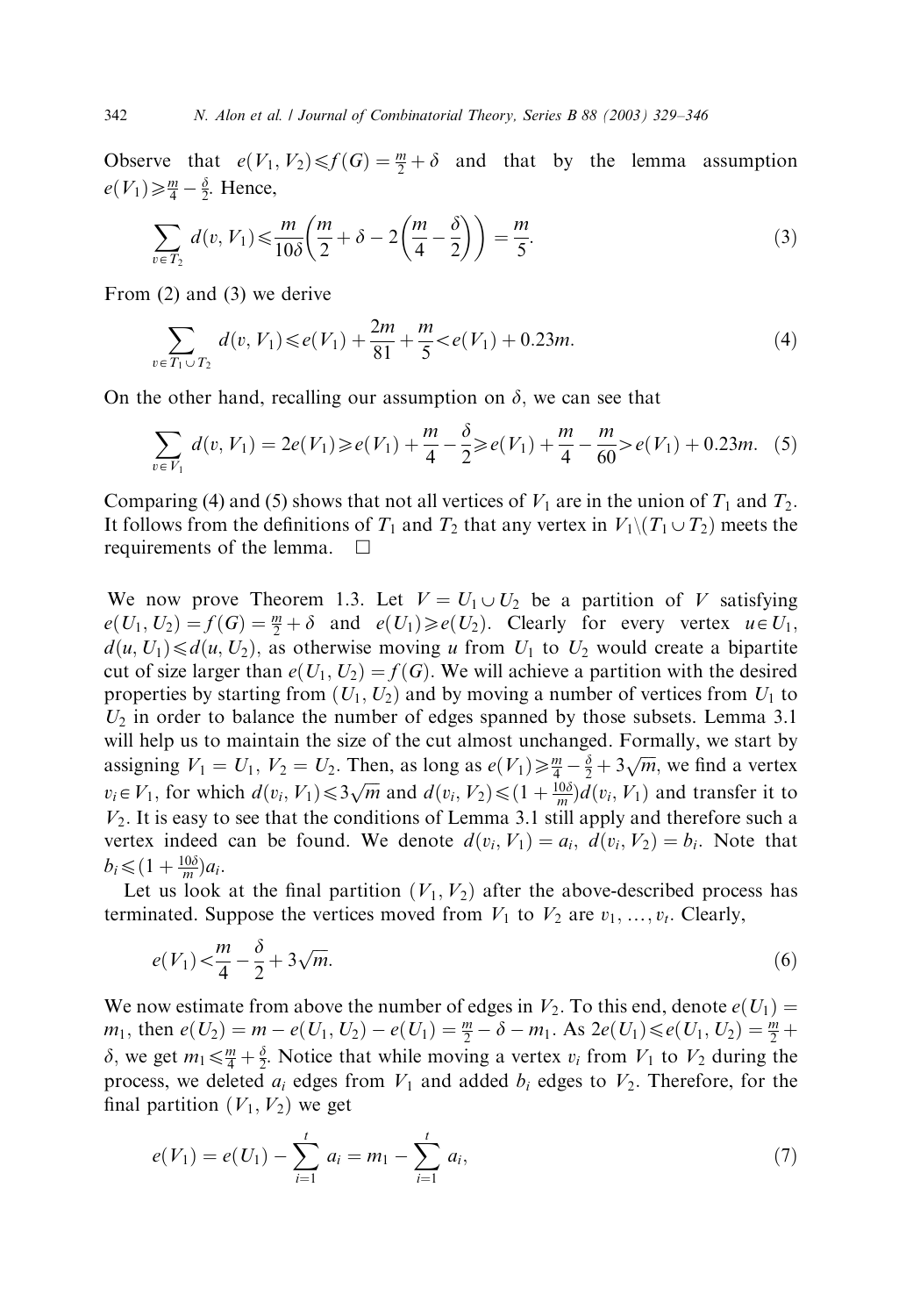$$
e(V_2) = e(V_2) + \sum_{i=1}^{t} b_i = \frac{m}{2} - \delta - m_1 + \sum_{i=1}^{t} b_i \le \frac{m}{2} - \delta - m_1 + \left(1 + \frac{10\delta}{m}\right) \sum_{i=1}^{t} a_i.
$$
\n(8)

As each time we moved from  $V_1$  to  $V_2$  a vertex  $v_i$  with  $d(v_i, V_1) \leq 3\sqrt{m}$ , it follows that in the final partition  $(V_1, V_2)$ ,  $e(V_1) \ge \frac{m}{4} - \frac{\delta}{2}$ , since (6) was violated just before the last step. Hence, from (7)

$$
\sum_{i=1}^{t} a_i = m_1 - e(V_1) \leq m_1 - \frac{m}{4} + \frac{\delta}{2}.
$$

Therefore, it follows from (8) that

$$
e(V_2) \leq \frac{m}{2} - \delta - m_1 + \left(1 + \frac{10\delta}{m}\right)\left(m_1 - \frac{m}{4} + \frac{\delta}{2}\right)
$$
  
=  $\frac{m}{4} - \frac{\delta}{2} + \frac{10\delta}{m}\left(m_1 - \frac{m}{4} + \frac{\delta}{2}\right)$   
 $\leq \frac{m}{4} - \frac{\delta}{2} + \frac{10\delta^2}{m}.$ 

This together with (6) establishes the theorem.  $\Box$ 

Proof of Theorem 1.4. The proof here is similar to that of Theorem 1.3, with parameters tuned so as to guarantee the error term  $m/100$ .

We claim that the desired partition can be obtained using the following procedure. Start with an optimal bipartite cut  $V = U_1 \cup U_2$ , for which  $e(U_1, U_2) = f(G) = \frac{m}{2} + \delta$ and  $e(U_1) \geq e(U_2)$ . Initialize  $V_1 = U_1$ ,  $V_2 = U_2$ , and then, as long as  $e(V_1)$  $m/4 - m/100$  and  $V_1$  contains a vertex  $v_i$  for which

$$
d(v_i, V_1) \leqslant m/400 \tag{9}
$$

and

$$
d(v_i, V_2) \leqslant \left(1 + \frac{\delta + \frac{m}{50}}{\frac{23m}{100}}\right) d(v_i, V_1),\tag{10}
$$

move  $v_i$  to  $V_2$ .

Let us show first that the algorithm terminates successfully, i.e., reaches the stage where  $e(V_1) \leq \frac{m}{4} - \frac{m}{100}$ . To do so we need to show that as long as the last condition is not fulfilled a required vertex  $v_i \in V_1$ , satisfying conditions (9) and (10) exists. Suppose we are at some intermediate stage and the current partition is  $(V_1, V_2)$ . Define  $T_1 = \{v \in V_1 : d(v, V_1) \ge m/400\}$ . Then, as  $e(V_1) \le m/3$ ,  $|T_1| \le 2e(V_1)/(m/400) \le (2m/3)/(m/400) = \frac{800}{3}$ , and therefore T spans at most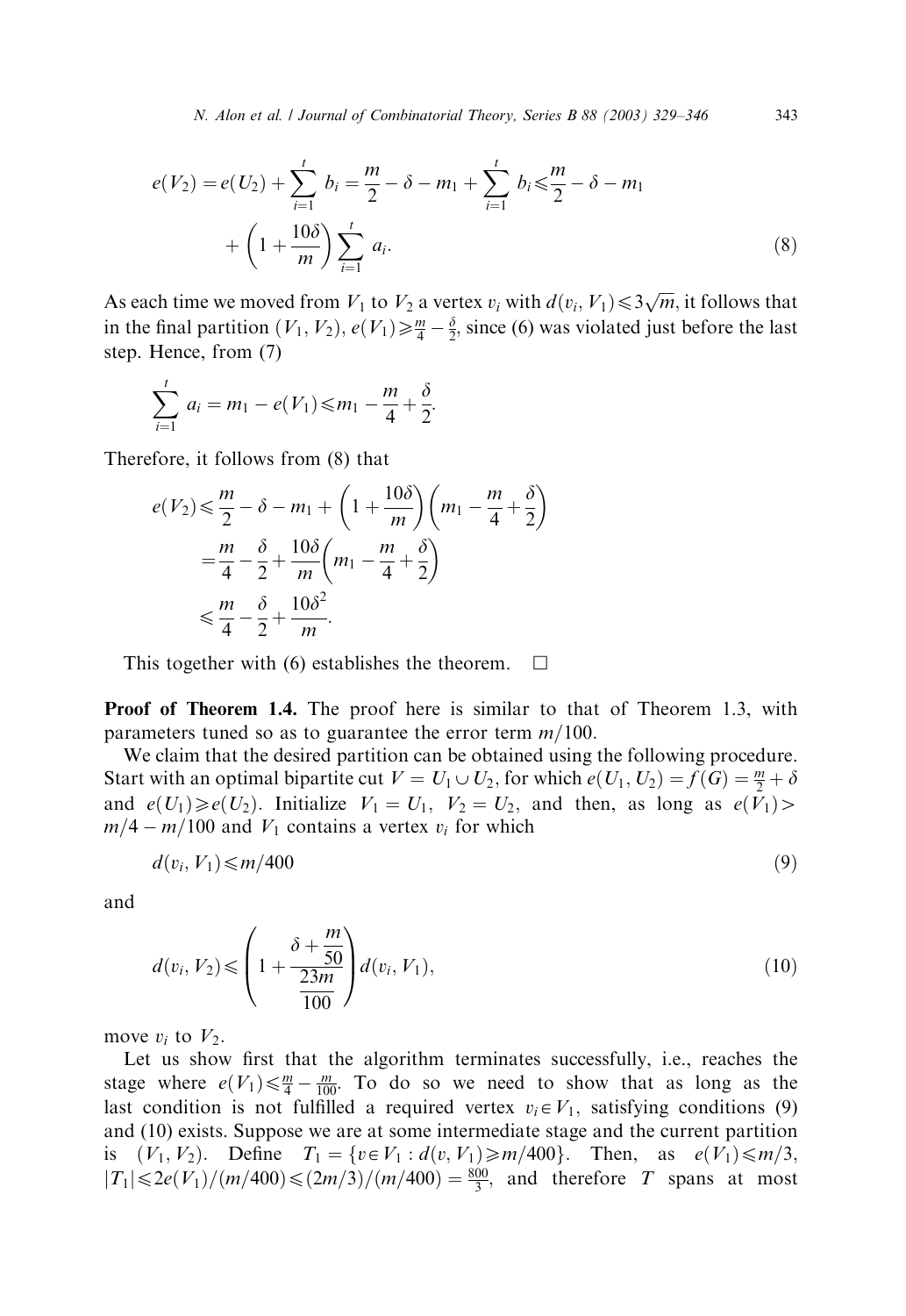$\left(\frac{800}{3}\right)^2/2$  < 36 000 edges. Hence, similarly to the proof of Theorem 1.3,  $\overline{\phantom{a}}$  $v \in T_1$  $d(v, V_1) \leq e(V_1) + e(T_1) < e(V_1) + 36\,000.$  (11)

Set now

$$
T_2 = \left\{ v \in V_1: d(v, V_2) > \left( 1 + \frac{\delta + \frac{m}{50}}{\frac{23m}{100}} \right) d(v, V_1) \right\}.
$$

Then, again as in the proof of Theorem 1.3, we get

$$
\sum_{v \in T_2} d(v, V_1) \le \frac{\frac{23m}{100}}{\delta + \frac{m}{50}} (e(V_1, V_2) - 2e(V_1))
$$
  

$$
\le \frac{\frac{23m}{100}}{\delta + \frac{m}{50}} \left(\frac{m}{2} + \delta - 2\left(\frac{m}{4} - \frac{m}{100}\right)\right) = \frac{23m}{100}.
$$
 (12)

Therefore, from (11) and (12) we get

$$
\sum_{v \in T_1 \cup T_2} d(v, V_1) < e(V_1) + 36\,000 + \frac{23m}{100} < e(V_1) + 0.24m < 2e(V_1)
$$

for sufficiently large m, and hence  $V_1 \setminus (T_1 \cup T_2) \neq \emptyset$ , implying the existence of a vertex with the required properties.

Let us now estimate the number of edges spanned by the final sets  $V_1$  and  $V_2$ . Obviously,

$$
e(V_1) \leq \frac{m}{4} - \frac{m}{100}.\tag{13}
$$

Denote  $e(U_1) = m_1$ , then  $m_1 \leq e(U_1, U_2)/2 = \frac{m}{4} + \frac{\delta}{2}$ . Suppose we transferred from  $V_1$  to  $V_2$  vertices  $v_1, \ldots, v_t$ , whose degrees (at the time of movement) were  $a_i =$  $d(v_i, V_1)$  and  $b_i = d(v_i, V_2)$ . As in the end  $e(V_1) \ge \frac{m}{4} - \frac{m}{100} - \frac{m}{400} = \frac{19m}{80}$ , we get

$$
\sum_{i=1}^{t} a_i \leq m_1 - \frac{19m}{80},
$$

implying

$$
\sum_{i=1}^{t} b_i \leqslant \left(1 + \frac{\delta + \frac{m}{50}}{\frac{23m}{100}}\right) \left(m_1 - \frac{19m}{80}\right).
$$

Therefore,

$$
e(V_2) = \frac{m}{2} - \delta - m_1 + \sum_{i=1}^{t} b_i < \frac{m}{2} - \delta - m_1 + \left(1 + \frac{\delta + \frac{m}{50}}{\frac{23m}{100}}\right) \left(m_1 - \frac{19m}{80}\right)
$$
  
=  $\frac{21m}{80} - \delta + \frac{(\delta + \frac{m}{50})(m_1 - \frac{19m}{80})}{\frac{23m}{100}}$   
 $\leq \frac{21m}{80} - \delta + \frac{(\delta + \frac{m}{50})(\frac{\delta}{2} + \frac{m}{80})}{\frac{23m}{100}}.$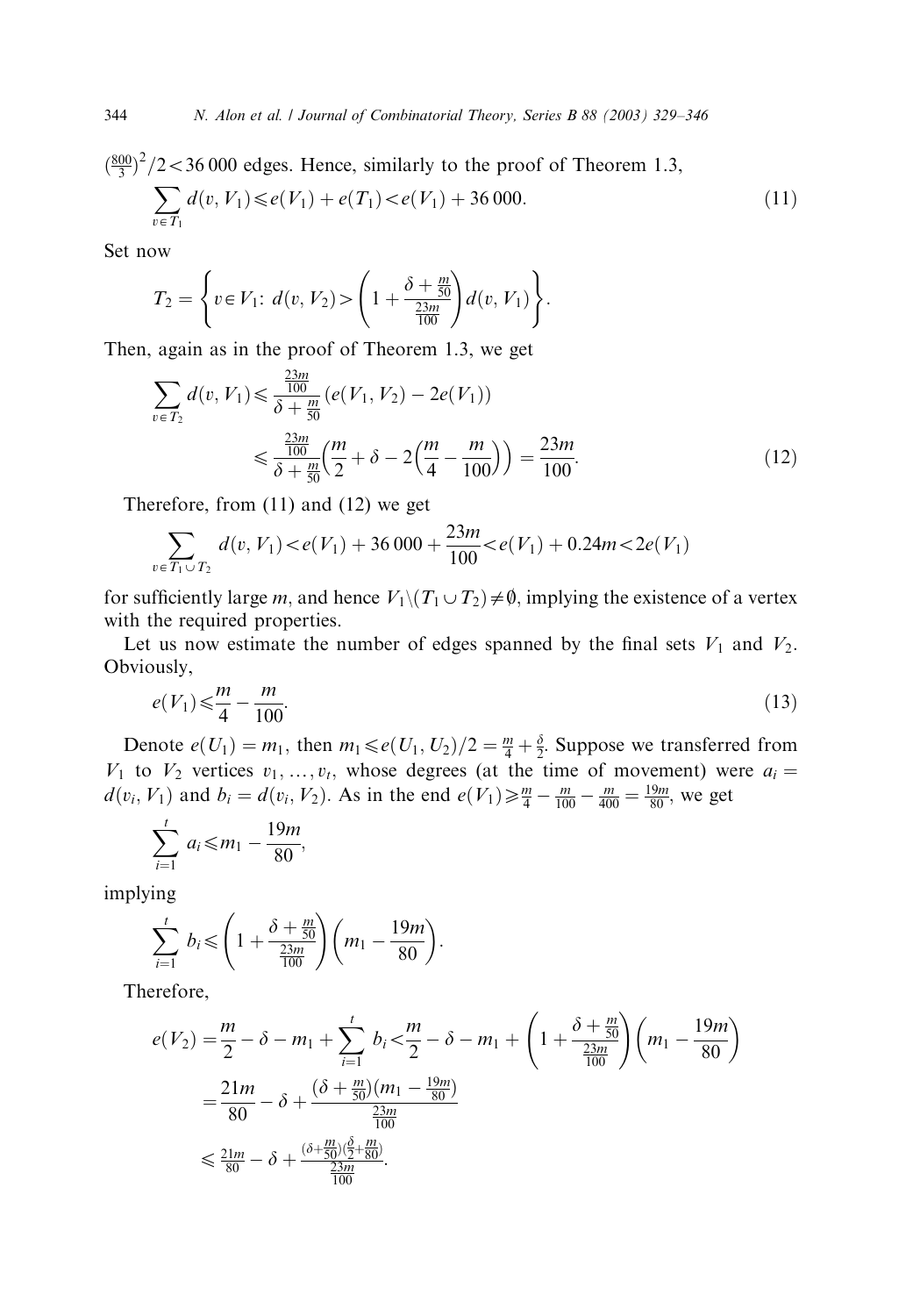We may assume that  $\delta \le \frac{13m}{50}$ , as otherwise the initial partition  $(U_1, U_2)$  satisfies the theorem requirements. An easy check shows that for every  $\delta$  in the interval  $\left[\frac{m}{30}, \frac{13m}{50}\right]$ the bound on  $e(V_2)$  from the last display, viewed as a quadratic function of the parameter  $\delta$ , is strictly less than 0.24m. This together with (13) completes the proof of Theorem 1.4.  $\Box$ 

#### 4. Concluding remarks

• The following strengthening of the conjecture of Erdős seems plausible:

**Conjecture 4.1.** For every  $r \ge 4$ , there exist  $c_1 = c_1(r)$ ,  $c_2 = c_2(r) > 0$  so that

$$
\frac{m}{2} + c_1 m^{\frac{r}{r+1}} < f_r(m) < \frac{m}{2} + c_2 m^{\frac{r}{r+1}}.
$$

Note that by Theorem 1.1 the lower bound indeed holds, and by the results of [\[2\]](#page-17-0) and by our results here, the upper bound also holds for  $r = 4, 5$ . Moreover, the construction in  $[1]$  can be generalized to provide, for every even value of r, graphs

with *m* edges in which the maximum bipartite subgraph is of size at most  $\frac{m}{2}$  +  $c_3m^{\frac{r}{r+1}}$ , which contain no *odd* cycles of length smaller than r. Unfortunately, these graphs do have short even cycles, and therefore do not prove the upper bound of the above conjecture as stated, though they do provide further indication that its assertion holds.

• It is not difficult to use some of the techniques given here and show that for every fixed graph H there exists a constant  $\varepsilon = \varepsilon(H) > 0$  such that for any H-free graph G with m edges  $f(G) \ge \frac{m}{2} + \Omega(m^{1/2+\epsilon})$ . (One can for example first show that the chromatic number of a K<sup>r</sup>-free graph G with m edges satisfies  $\chi(G) = O(m^{1/2-\delta})$ for some  $\delta = \delta(r) > 0$  by applying known bounds on the off-diagonal Ramsey numbers  $R(K^r, K^n)$ , and then invoke Lemma 2.1.) Using the results in [\[4\]](#page-17-0) we can obtain some explicit reasonable estimates for certain specific graphs H: However, we suspect that in fact much more is true, and for any  $H$ -free graph  $G$  with  $m$ edges,  $f(G) \geq \frac{m}{2} + \Omega(m^{3/4+\epsilon})$ . It is worth noting that the random graph  $G =$  $G(n, p)$ , satisfies, almost surely,  $f(G) \ge \frac{n^2p}{4} + \Omega(n\sqrt{np})$  for every  $p = p(n)$  satisfying, say,  $p \le \frac{1}{2}$ . To see that this is the case fix an ordering  $v_1, v_2, \ldots, v_n$  of the set of vertices V of G, and construct the cut  $V = V_1 \cup V_2$  greedily, by putting each vertex  $v_i$  in its turn in the part which adds more edges to the constructed bipartite graph. Since we can expose the edges from  $v_i$  to all previous vertices only after we have already partitioned these vertices, there is an expected discrepancy of  $\Omega(\sqrt{(i-1)p})$  between the number of edges from  $v_i$  to the two parts constructed so far, implying the desired estimate. Note that even for  $p = \frac{1}{2}$  this gives that almost surely  $f(G) = \frac{n^2}{4} + \Omega(n^{3/2}) = \frac{m}{2} + \Omega(m^{3/4})$ , and it is easy to see that the order of the error term here (and for all other reasonable values of  $p$ ) is tight.